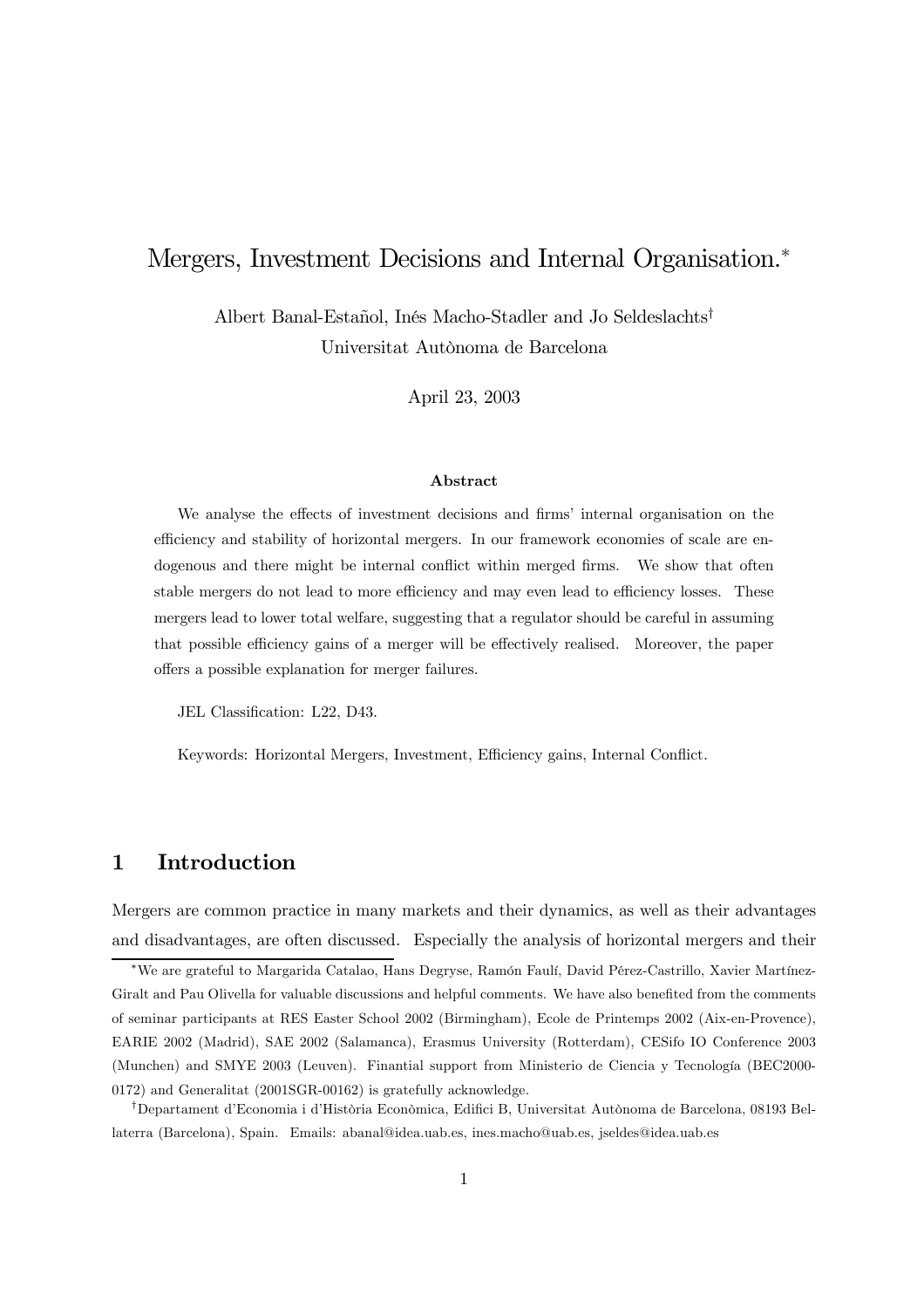possible efficiency gains have been important topics in recent years (European Commission Report [5]). Economic merger theory shows that a merger can reduce welfare by increasing market power but that it can also create efficiency gains in a variety of ways, thereby making the merger possibly welfare enhancing (see Röller et al. [15] for an overview).

However, many analysts suspect that there are more factors in play. Efficiency gains of mergers should not be taken for granted. The possibility that a merged firm may become more efficient does not mean that these gains will be actually realised as is now widely assumed in the economics literature. This is because of two related factors. First, becoming more efficient requires investment and is thus a strategic decision. Second, a newly merged firm brings together different corporate cultures, which can lead to conflict and therefore possibly less investment. $1$ 

This paper broadens the theory on horizontal mergers with efficiency gains in concentrated markets. In line with Rajan & Zingales [13], we think it is realistic to claim that the manager and not the owner is in control of many decisions that affect a firm's efficiency.<sup>2</sup> The aim is to shed more light on how merger and investment decisions interact, and look how the internal organization of firms has an influence on these interactions. This approach facilitates the understanding of why some mergers may fail to become more efficient or even fail to happen.

We construct a model of endogenous mergers with three managers. Managers choose whom to form partnerships while anticipating a share of the future revenues. Each manager controls some non-transferable resources, such as organizational or managerial capacities, that determine production costs. They have to decide whether to supply them (invest) at a private cost before the formed firms compete in the product market à la Cournot. We assume that when managers are together, the resources of the new formed firm add up the resources that the participating managers control.<sup>3</sup> This allows us to take into account economies of scale.<sup>4</sup>

 $1<sup>1</sup>A$  recent example can be found in the creation of Corus in 1999. The Anglo-Dutch group became the thirdbiggest steel company in the world, but its value has dramatically come down. The Economist (March 15th 2003) argues that the error was that Corus "failed to construct a workable model for its internal management, choosing instead to paper over the differences between the English and the Dutch systems."

<sup>&</sup>lt;sup>2</sup>Rajan & Zingales [13] say that the amount of surplus that a manager gets from the control of residual rights is often more contingent on him making the right specific investment than the surplus that comes from ownership. Hence, access to the resources of the firm can be a better mechanism to describe power than ownership. Of course the agent who owns and uses the assets of the firm can be the same person.

<sup>&</sup>lt;sup>3</sup>This argument is valid for all cases where the resources are complementary. The same idea is found in Bloch [2] Goyal & Moraga-González [7], where efforts in R&D induce a higher spillover if firms are in a joint venture.

<sup>&</sup>lt;sup>4</sup>A recent literature on endogenous coalition formation deals with efficiency gains (e.g. Belleflamme [1], Bloch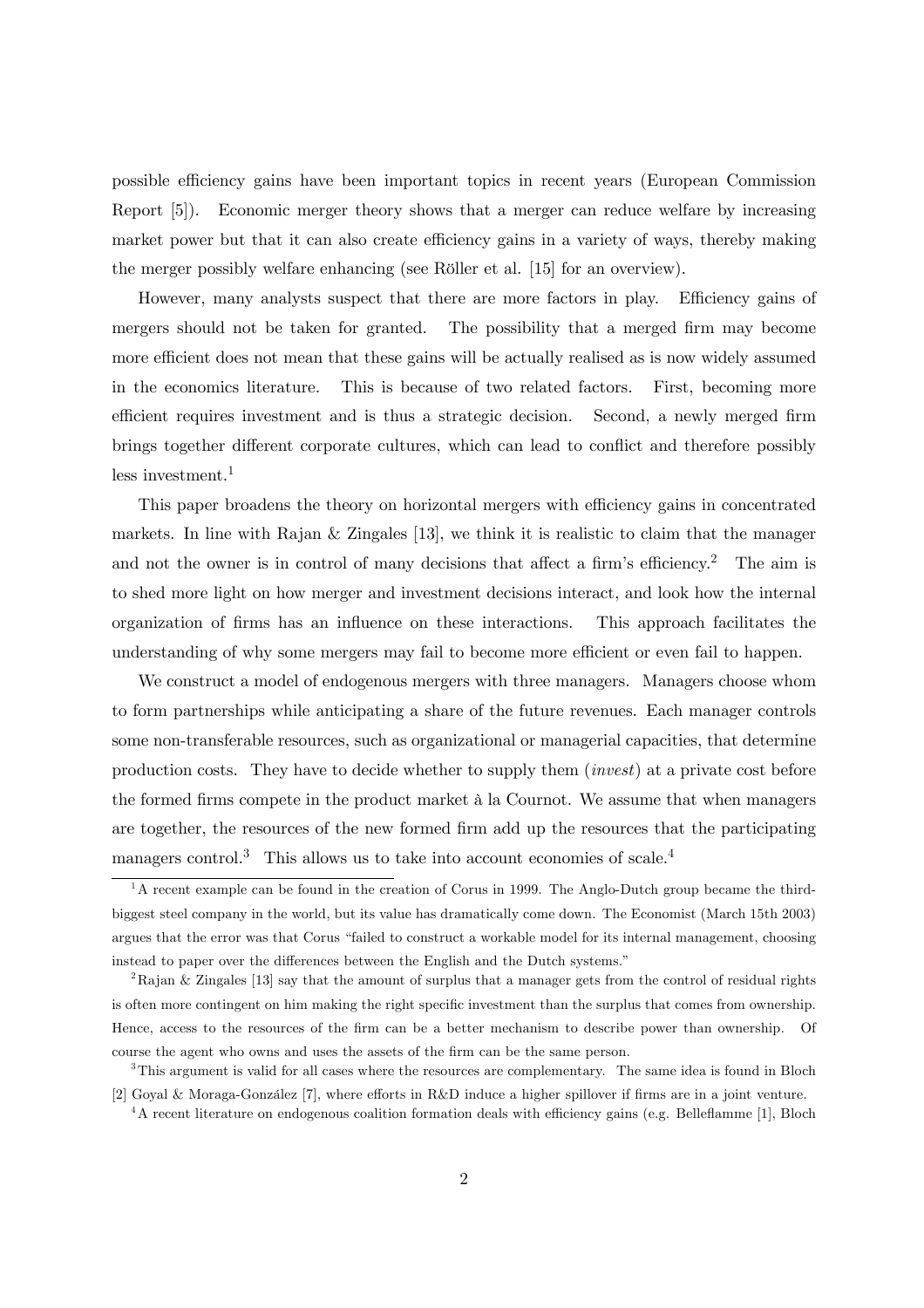Currently all discussions on mergers are limited to exogenous efficiencies while the outcomes and policy recommendations could be different when considering investment in a more efficient technology as a choice variable. In a study for the European Commission, Röller et al. [16] lament the lack of economic knowledge about the interaction of merger and investment decisions: "It is not clear how one should treat the endogenous scale economies that are an alienable aspect of concentrated industries".

Forging a common corporate culture out of two or more disparate ones can be costly and can even lead to less efficient and less profitable firms. Surprisingly enough, concepts such as power and conflict within the firm are often forgotten in the economics literature when looking at merger decisions, despite evidence indicating that they play a major role (Seabright [18]). We consider the possibility that, after a merger, managers do not work in the interest of the firm but in their own.<sup>5</sup> It is often said that the motivation of managers to work together in the interest of the firm comes from team spirit and trust in each other (Kandel & Lazear [11]). But, this is exactly what we believe is lacking in a merged firm. Since it is not always possible to write complete contracts in a firm and the privately costly investment is ex ante not verifiable, the lack of trust is leading to a free riding problem. Thus, conflict in our model makes that each manager in a firm invests only when it is privately beneficial to do so. Internal problems may therefore arise, driven by a lack of trust and informational externalities caused by the inability to identify individual contributions (Holmström [9]).

Two extreme cases are considered. First, we analyse the situation where managers cooperate inside the firm when deciding on investment. Equivalently, contracts are assumed to be complete. This setup permits us to investigate what happens when investment is a decision variable and allows us to compare with the realised efficiency gains when managers do not cooperate within the firm. It is found that if managers inside a firm cooperate, they have more incentives to do so in a merged firm because of potential economies of scale, but only when it is profitable. In other words, even when there is no internal conflict, a potential merger may not

<sup>[2]</sup> and Yi [19]), but also these authors model efficiency gains as exogenous. Yi [20] lets firms decide on their investment in R&D, but the level of product market collusion is determined by a social planner.

<sup>&</sup>lt;sup>5</sup>All managers in our model stay in the merged firm and keep control over part of the assets. One could claim that in a merger only one manager comes to control all the assets. But this would eliminate all internal problems and is normally not observed in reality. Probably it would be better to model a merger not as a conflict between single managers, but as a lack of trust between the different teams that now have to work together. We think that our way of modelling is a good approximation of this idea, assuming that each manager is the boss of his team and making all strategic decisions.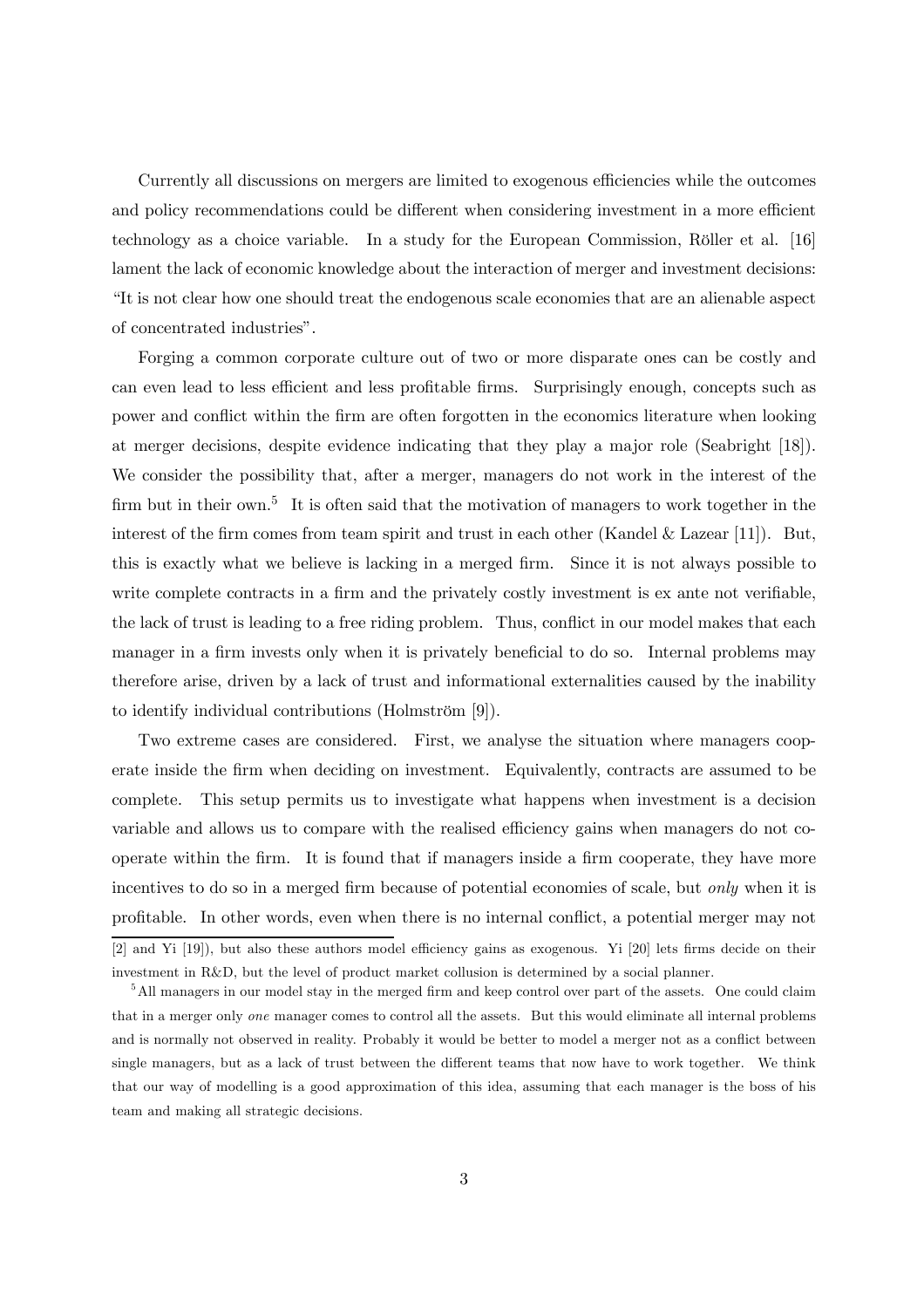necessarily be more efficient. The second scenario considers a situation where the managers do not trust each other. Contracts are not complete and suboptimal investment decisions are likely to occur (Holmström [8]). We find that the conflict of interests within the firm can dominate the possible economies of scale, making a larger merged firm invest less. A merger can therefore even be a *less* efficient firm than non-merged firms.<sup>6</sup>

These equilibrium investment decisions have an impact on the stability of industry structures. When looking at which mergers will effectively materialise, we find for cooperating managers inside the firm a result in the spirit of Salant et al. [17]. If all managers simultaneously can choose to go to the monopoly industry structure, they will do so. This is possible with our merger stability concept in which managers can anticipate the reaction of the others. Thus, when managers cooperate at the investment-decision level, the only stable structure is the monopoly. This complete market concentration does not necessarily lead to a more efficient production. For non-cooperating managers, not only the monopoly structure but the duopoly and triopoly are possible stable outcomes. Two conclusions follow. First, conflict within the firm can lead to less market concentration, even when modelling mergers as the potentially more efficient firms. This is the case when duopoly or triopoly are stable, whereas without conflict the monopoly was always stable. Second, when there will indeed be mergers in equilibrium, these merged firms are sometimes to be found less efficient. This happens when -despite the internal conflict- it is optimal to merge, but -because of more internal conflict and aggressive investment of competitors- managers invest less in the larger merged firms.

Welfare analysis shows that the stable industry structure is too concentrated from a social point of view for both scenarios when merged firms do not become more efficient. A welfare comparison of the stable structures in the no-conflict and conflict situation indicates that the scenario where managers do not trust each other is always equal or inferior to the case where managers cooperate internally. The cases where the non-cooperating managers do not merge, -leading to less market power and thus better for consumers- are dominated by the loss in

<sup>&</sup>lt;sup>6</sup>The set-up of the model and sequence of events is in the same philosophy as Espinosa & Macho-Stadler [6], Rajan & Zingales [13] and Goyal & Moraga-González [7]. In Espinosa and Macho-Stadler [6], partners group into firms in a sequential way, and in the second stage firms compete à la Cournot with a moral hazard problem inside the firms when deciding upon production. In Rajan & Zingales [13], an asset owner chooses how many managers can have access to the assets. The managers who receive access choose their non-contractible investment. In Goyal & Moraga-González [7], firms decide to participate in R&D networks. Given a collaboration network, each firm chooses a non-contractible investment which defines the cost of production and all firms individually compete à la Cournot afterwards.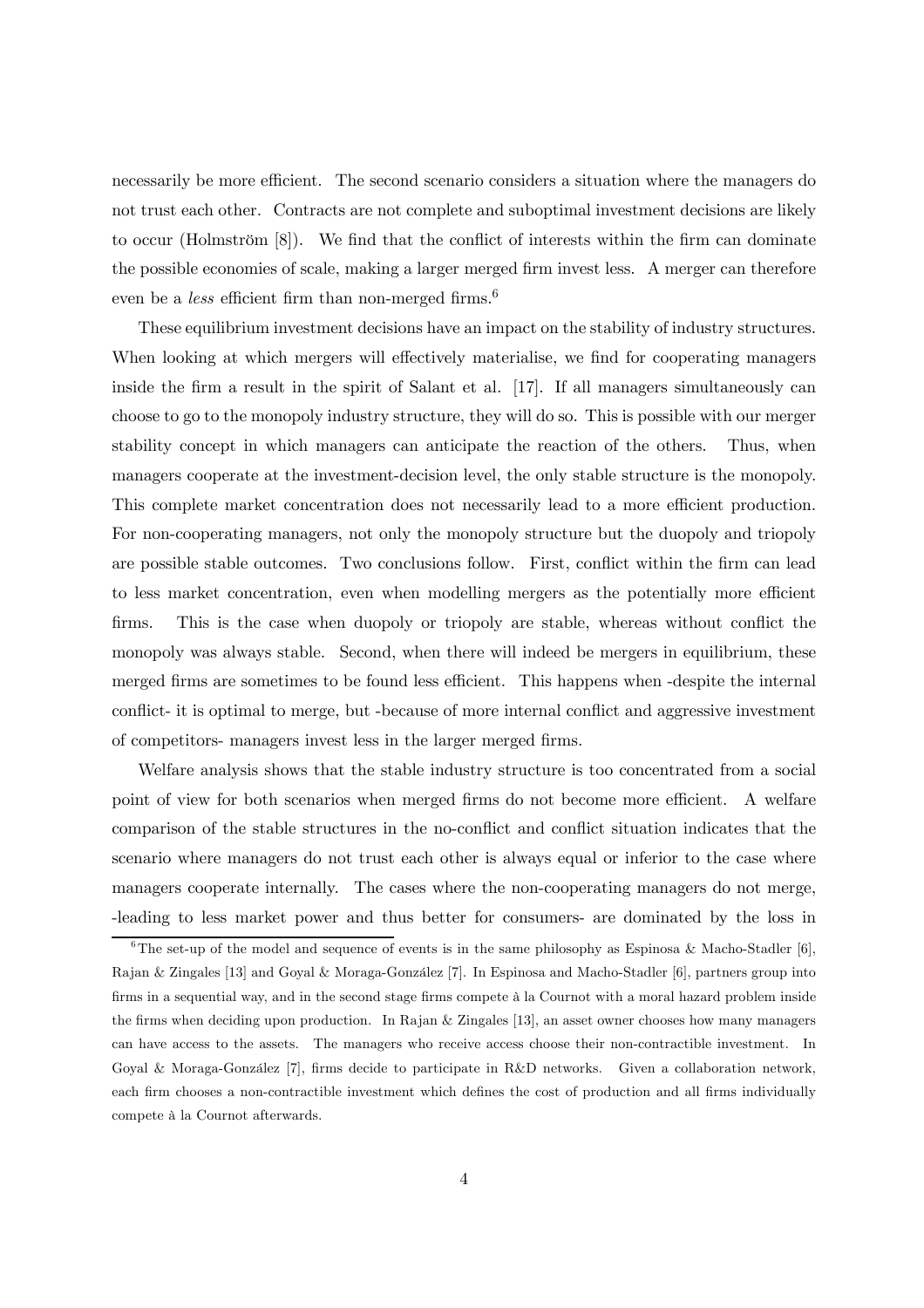efficiency, which is worse for consumers.

These results show that interactions between what is happening inside and outside firms is important in determining the boundaries and efficiency levels of a firm. A regulator should take into account that possible efficiency gains of a merger may not be realised, what could change the decision for approval of this merger as we see when analysing social welfare. Possibly there has to be given also more attention to lack of trust within firms. Our model suggests that internal conflict not only harms firms, but also consumers and therefore total welfare. We give as well an explanation for merger failures. When firms decide to go together, the organisational difficulties that this creates are often underestimated. If managers do not correctly foresee the internal problems, the new firm may not be profitable and thus resulting in a failue.

The paper is structured as follows. Section 2 describes the model. Sections 3, 4 and 5 present the solution of the different stages of the model. Section 6 and section 7 discuss respectively welfare issues and some extensions of the model. All proofs are presented in the Appendix.

## 2 Model

We consider a situation where three managers have to decide on their productive organisation. In a first stage, managers decide on the industry structure  $(\Omega)$  and choose whether to set up their own firm or join forces with other managers. Three industry structures can arise. We denote each manager in a monopoly as  $m$  and in a triopoly as  $t$ . In the duopoly structure, the two managers that merge are denoted by i ('insider') whereas the remaining manager is denoted as o ('outsider'). In the second stage, each manager decides to which extent he invests -at a cost- to reduce production costs. In the first scenario, there is no internal conflict within a firm. Equivalently, all decisions are verifiable and managers behave in the interest of the firm to which they belong. In the second case, their is no control on which managers invest and because of a lack of trust managers do what is best for them individually. In the third stage the formed firms compete à la Cournot.7

To solve the model we proceed by backward induction. We first solve the third stage of the game, where firms simultaneously decide their production level. We consider an homogeneous market with a linear demand,  $P(Q) = a - Q$ , where a is a positive constant measuring the size

<sup>&</sup>lt;sup>7</sup>It is in the interest of all the managers in the same firm to cooperate in the product market. This is because we do not assume that there is an individual cost attached to producing. For a partnership formation model where production is costly for each manager, see Espinosa & Macho-Stadler [6].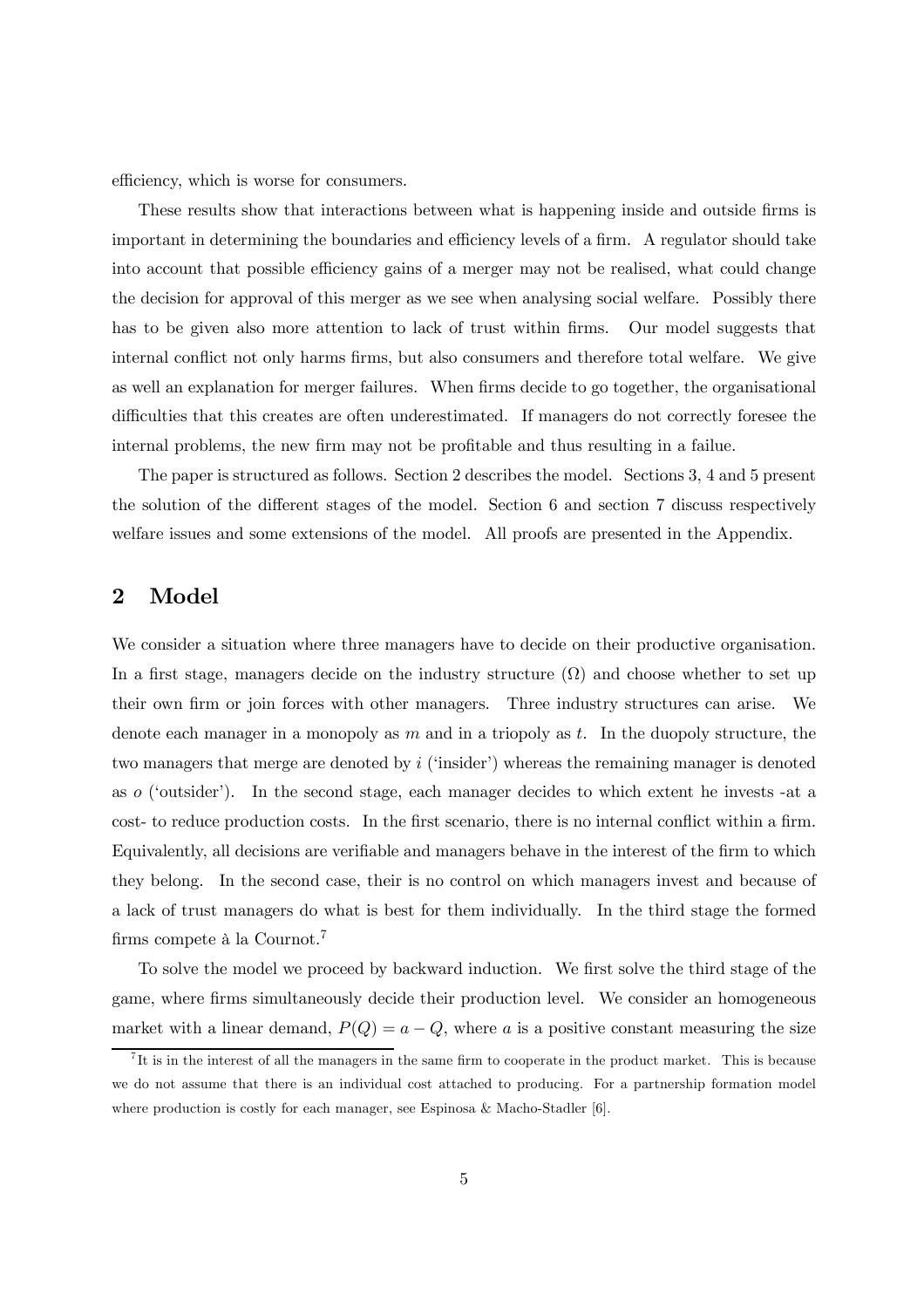of the market and  $Q = \sum$ ω∈Ω  $q_{\omega}$  is the total production, with  $q_{\omega}$  the production of firm w.

Anticipating the Nash equilibrium in outputs, managers take investment decisions simultaneously. The constant marginal cost of firm  $\omega, \omega \in \Omega$ , will be denoted by  $s_{\omega}$ , and consists in common marginal cost,  $S$ , reduced by the investment of the managers within each firm:

$$
s_{\omega} = S - \sum_{j \in \omega} I_j,\tag{1}
$$

where  $I_j$  represents investment by manager j in firm  $\omega$ . The more managers in the firm, the more possibility to lower the costs of production, so there are possibilities for economies of scale in investment. Manager j chooses  $I_j$  in the set  $\{0, k\}$ . Parameter k can be interpreted as the magnitude that investment brings in lowering the production costs of the firm.<sup>8</sup> We assume that in equilibrium all firms in all industry structures produce a non-negative quantity and therefore  $k \in [0, \frac{a-S}{2}]$ . The cost of an investment  $I_j$  is denoted by  $C_j(I_j)$ , where  $C_j(0) = 0$  and  $C_j(k) = c$ .

In the first stage, the merger stage, managers decide on forming a firm alone or together with other managers. We assume firstly that mangers share profits equally, and discuss later that the results would not change qualitatively if they decide on the sharing rule. An industry structure is stable if no manager or group of managers has an incentive to deviate and form a different firm. The payoff of the formed firm depends on the organisation of the other managers. Hence, in evaluating a possible deviation, managers must make a prediction of what the other managers will do. We adopt the view that the most reasonable prediction when deciding upon a deviation is that the remaining managers will choose the best strategy possible.

**Definition 1** An industry structure  $\Omega$  is stable if there is no profitable deviation by a group of managers to form another firm, considering that the remaining managers would choose to form firms to maximise their payoff.

This analysis is relatively simple when considering three managers. When the group considering a deviation is the three-managers firm, we only have to check if this is a profitable deviation since there are no remaining managers. When two managers deviate, the optimal reaction by the third manager is trivially to stay alone. Finally, when only one manager deviates, the remaining two may choose optimally either to go together or to split apart.

<sup>&</sup>lt;sup>8</sup>Note that an alternative approach is to assume that the investment belongs to an interval  $[0, k]$ . Given the linearity of the model, this would be equivalent to the assumption  $I \in \{0, k\}$  since the optimal decision on investment is always a corner solution.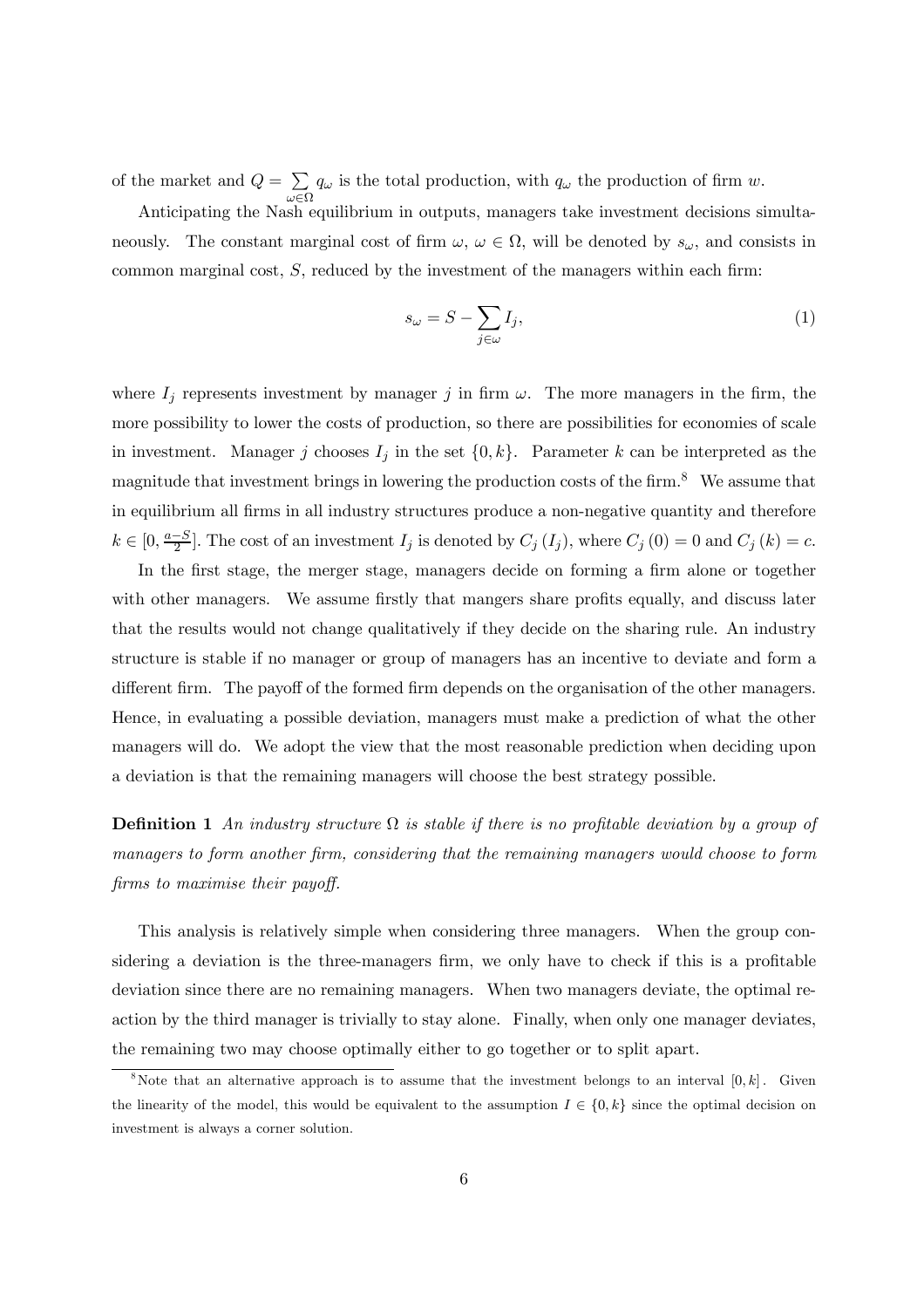When considering a deviation, managers are anticipating the investment outcome in the second stage. When there are multiple Nash equilibria in the investment stage, they have to make a prediction about what will occur as investment outcome. We adopt the view that managers are optimistic: when considering a deviation, they predict the investment Nash equilibrium which is most beneficial in terms of profits.9

## 3 Product market competition (3rd Stage)

Assume that an industry structure  $\Omega$  with r firms has been formed at stage 1 and the investments made in stage 2 imply costs  $s_v$ , for all  $v \in \Omega$ . Then each firm  $w \in \Omega$  maximizes its profits:

$$
\max_{q_{\omega}} \left\{ \left[ a - \sum_{v \in \Omega} q_v \right] q_{\omega} - s_{\omega} q_{\omega} \right\}.
$$

The Nash equilibrium of the Cournot game leads firm  $\omega \in \Omega$  to produce

$$
q_{\omega} = \frac{\left(a + \sum_{v \in \Omega, v \neq \omega} s_v - rs_{\omega}\right)}{(r+1)} = \frac{\left(a - S - \sum_{v \in \Omega, v \neq \omega} I_v + rI_{\omega}\right)}{(r+1)}.
$$

Without loss of generality we assume  $a - S = 1$ . The equilibrium (gross) profit for firm  $\omega$  is

$$
\Pi_{\omega} = \frac{\left(1 - \sum_{v \in \Omega, v \neq \omega} I_v + rI_{\omega}\right)^2}{\left(r + 1\right)^2}.
$$
\n(2)

## 4 Endogenous Investment (2nd stage)

In this section we analyse the investment decision for managers as a function of the market structure and the internal commitment. Let us first set the terminology we use. One of the main aims of the paper is to investigate whether a merger leads to more *efficiency*. We say that there are efficiency gains when a merged firm produces at a lower marginal cost than

 $9$ This approach has been used by other authors. Diamantoudi [4] analyses the endogenous formation of coalitions using the concept of 'binding agreements' when there are multiple Nash equilibria and considers different behavioral assumptions, among others the optimistic approach. A similar concept for matching markets has been defined by Demange & Gale [3]. The optimistic view is very demanding in terms of stability since it may induce many deviations. However, in our model with three managers, stability is reached for almost all parameter combinations and this stability concept reduces the number of stable outcomes and allows us to concentrate on 'very' stable industry outcomes.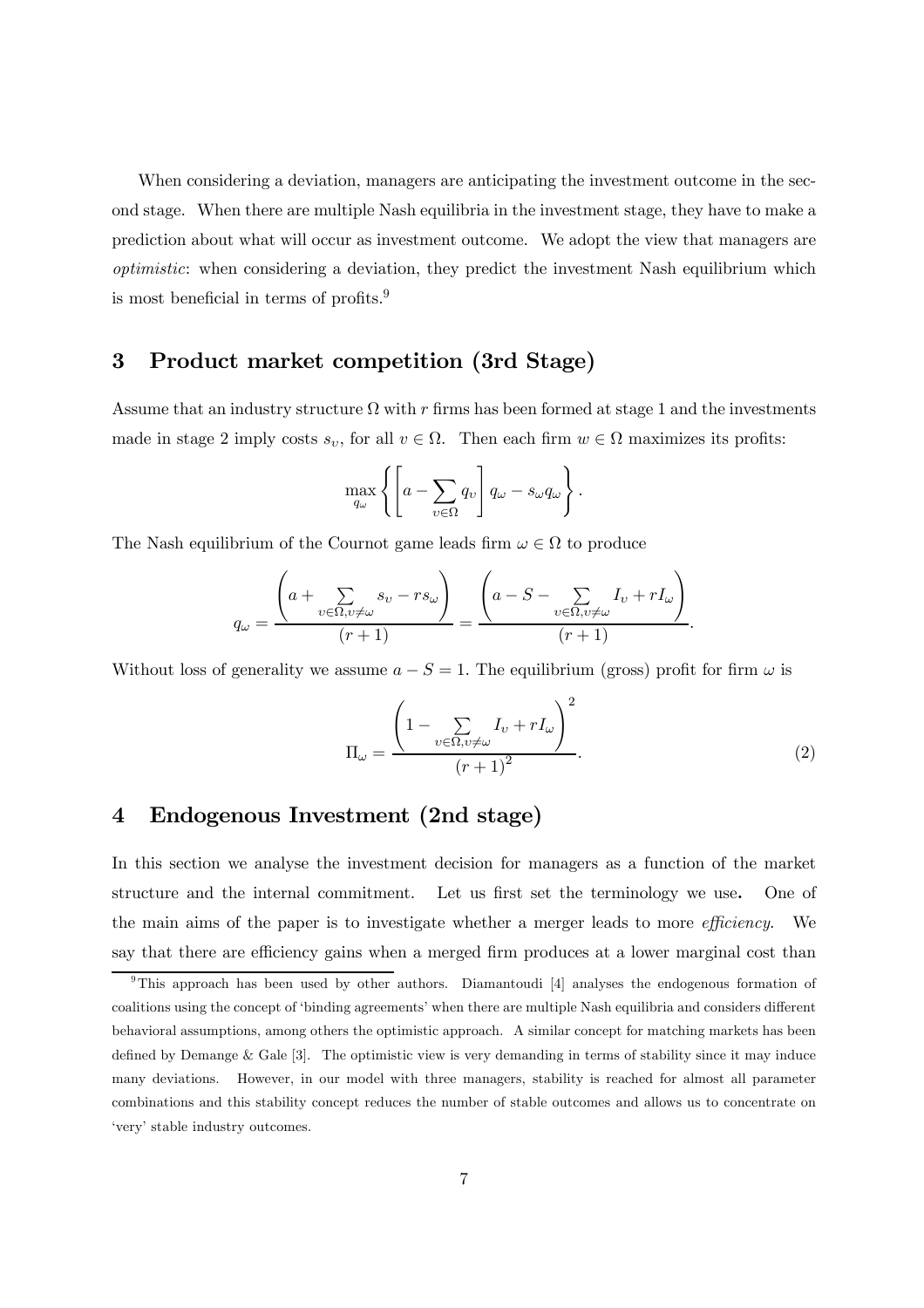would separate entities do. This lowering in marginal costs is due to a higher investment of the managers present in the firm.

**Definition 2** A merger implies **efficiency gains** when the merged firm has lower production costs. These lower production costs are realised because of a higher investment activity of the managers in the merged firm.

We consider two extreme cases of internal organisation. First, we discuss the scenario where managers cooperate fully within the firm. This results in the best possible situation for the managers (first best situation). Second, the internal conflict case is looked at.

## 4.1 No Internal Conflict

If investment is a cooperative decision within the firm, the profit for a manager j in firm  $\omega \in \Omega$ with  $|\omega|$  managers is

$$
\pi_{\omega}^{j} = \frac{1}{|\omega|} \Pi_{\omega} - \frac{1}{|\omega|} \sum_{l \in \omega} C_{l} . \qquad (3)
$$

Note that maximizing (3) is equivalent to maximizing the (net) profits of the firm. Investment of different firms must form a Nash equilibrium.

It is intuitive enough that costs and gains of investment play a major role in what happens in equilibrium and our analysis is done in function of these two parameters. But apart from costs and gains, the amount in which firms will decide to reduce production costs depends (i) on the size of the firms, i.e. the number of managers in the firm, and (ii), on the competition level. First, the larger a firm is, the more incentives to invest. Since managers in the same firm are cooperating, they will be able to exploit the economies of scale. Second, a firm may want to invest for strategic reasons. Investment activities are strategic substitutes across firms and more investment implies later on a better position in the production phase vis à vis the competitors. Therefore, the more competitors in the market, the more incentives a manager has to invest. This means that the scale effect and strategic effect go in *opposite* directions.<sup>10</sup> Proposition 1 states the previous intuition as a function of the parameters of the model. Remark that we

 $10$ This is of course an immediate consequence of our model. The number of managers in the market is fixed, so if there are more managers inside the firm -i.e. the firm is larger- there are less managers outside the firm -ie. there are less competitors. However, it seems natural to assume that, given a certain industry, larger firms and a more concentrated market go together, even if there would be free entry.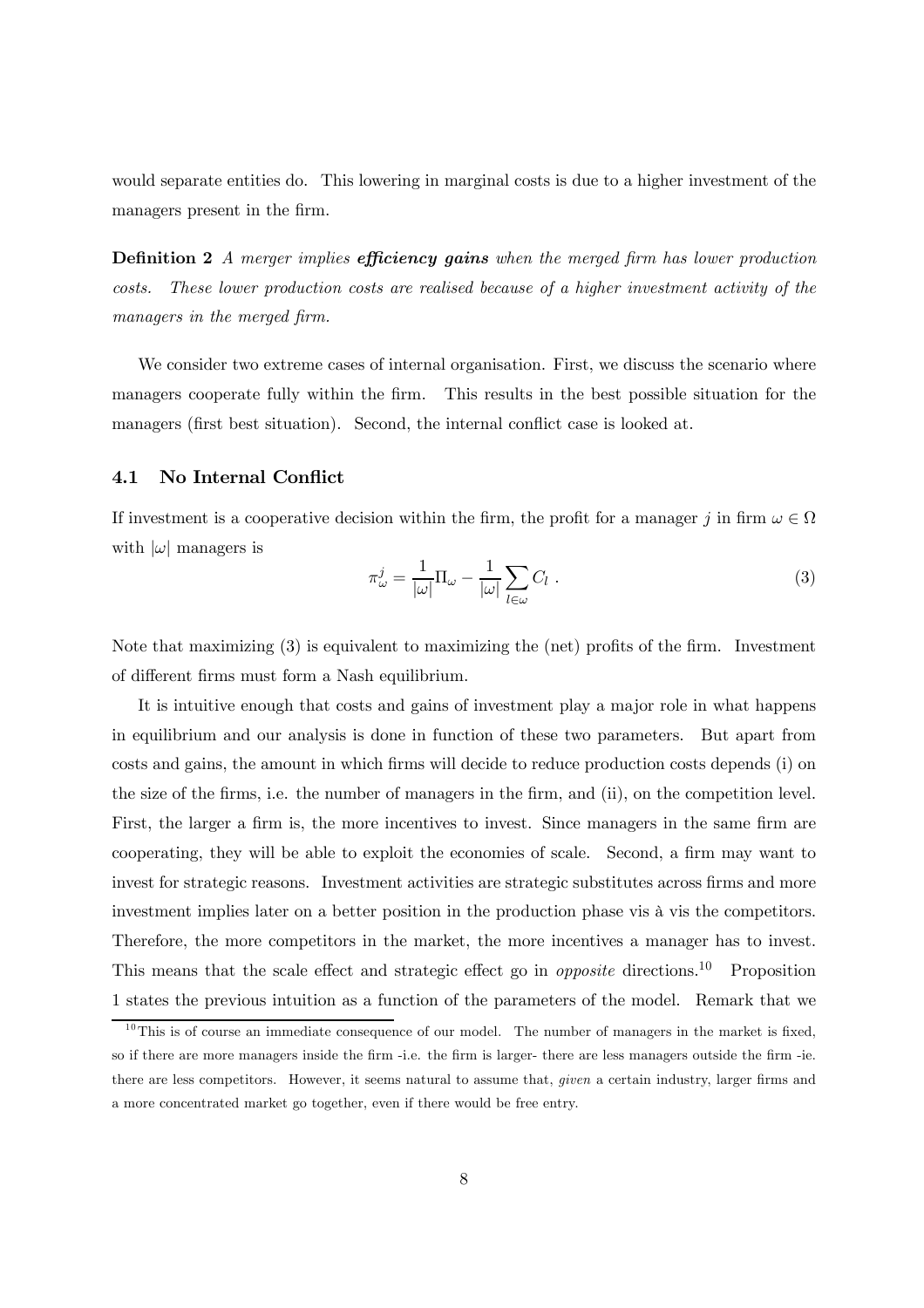state the efficiency gains in the conditional state. At this stage we do not know yet which mergers are going to take place if any.

PROPOSITION 1 When managers cooperate, for costs/gains of investment going from low to high, we can distinguish four regions:

(A) All managers invest. Any merger would imply efficiency gains.

(B) Managers in the monopoly and insiders in a duopoly invest, but single-manager firms may not. Any merger would imply efficiency gains.

(C) Managers that set up a firm alone do not invest. Either the monopolists or the insiders invest. There exist therefore always a merger that would lead to efficiency gains, but not any merger would lead to an efficiency gain.

(D) Nobody invests. No merger would imply efficiency gains.

The regions defined in Proposition 1 are stated formally in the Appendix and are depicted in Figure 1.<sup>11</sup> When the investment is free (i.e.,  $c = 0$ ), any firm will invest in reducing production costs (region A). On the contrary, when the investment is extremely expensive as compared to the cost-production savings, the optimal decision will be not to invest (region D). For intermediate ranges of costs/gains of investment, the scale and strategic issues determine who invests. Region B shows that the first managers to give up investing are the one-manager firms, because the scale event is strongest: the smallest firms loose first their incentives. In region C, both effects can dominate. In region C1, only monopolists invest because the scale effect dominates. In region C2, the strategic motive is more important and the insiders (competing in the duopoly) invest whereas the monopolists do not. Note that still, within the duopoly, the insiders have more incentives to invest than the outsider because of the scale effect. In our model the strategic effects are almost always inferior to the scale effects when there is no internal conflict.

### [Place Figure 1 approximately here]

Multiple investment equilibria may exist. The optimal decision for a monopoly and duopoly is always unique. In the triopoly the type of equilibrium is unique but it is not always clear which manager invests in equilibrium. There are three equilibria of the type  $((k)(k)(0))$  where two managers invest,  $I = k$ , and the third does not. In another region of the parameters there

<sup>&</sup>lt;sup>11</sup>Note that the normalisation  $a - S = 1$  implies that  $k \in [0, 1/2]$  in order to have all firms producing in equilibrium. Without the normalisation, the axes in Figure 1 would have been:  $\frac{k}{a-S}$  and  $\frac{c}{a-S}$ . Comparative statics with respect to  $(a - S)$  would simply expand or contract the Figure.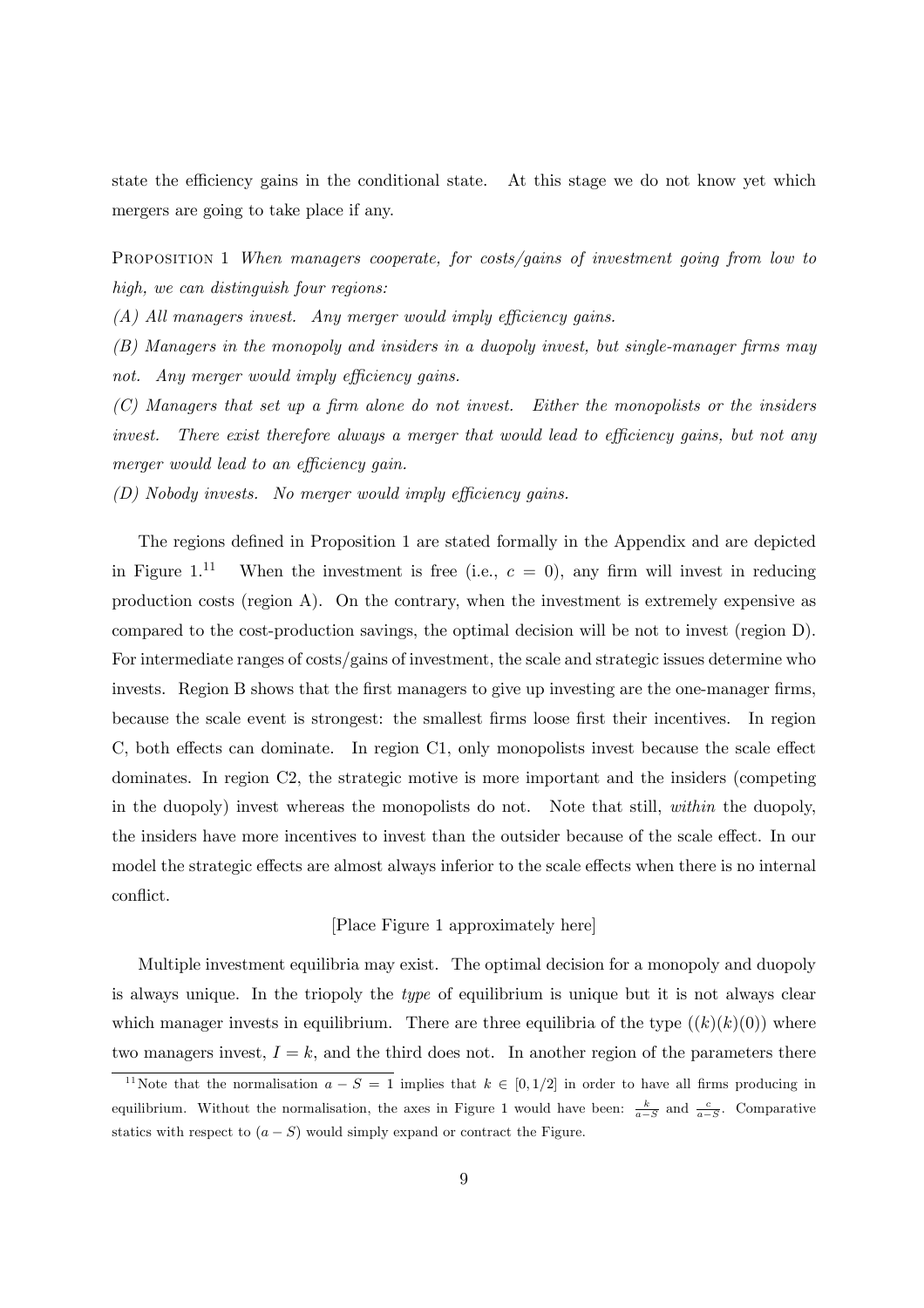exist three Nash equilibria where the investment decisions take the form  $((k)(0)(0))$ . This is because managers are ex-ante symmetric and we cannot say who invests and who not. This is not important in the investment stage, since we only need to know what happens in equilibrium, independent on which person does what.

### 4.2 Internal Conflict

We now solve the situation where managers within the firm do not cooperate when taking investment decisions. Managers choose again their investment as a function of the gains this investment implies for the profits of the firm to which they belong. But the cost of investing is not shared by the whole firm, the managers *individually* have to bear this cost and a free riding problem might arise. The profit for a manager j in firm  $\omega \in \Omega$  with  $|\omega|$  managers is

$$
\pi_{\omega}^{j} = \frac{1}{|\omega|} \Pi_{\omega} - C_{j} \tag{4}
$$

As in the first best case, the amount in which firms decide to reduce production costs depends (i) on the size of the firms and (ii), on the competition structure. However, the issues are not as clear cut anymore. If a firm is larger, there are still more chances to exploit the economies of scale. But also the possibility for internal conflict grows. In a larger firm each manager receives a smaller share of the gross profits induced by his individually costly investment. The effect of the size of a firm on the incentives to invest can go both ways. Whereas for low costs with respect to gains of investment economies of scale dominates, conflict becomes rapidly more important as costs/gains rise. Thus, managers in larger firms loose much faster their incentives to invest than in the case without conflict. The strategic event still induces managers in a less concentrated market to invest more. It is therefore easy to understand that both the conflict and strategic effect go in the same direction. When conflict is strong, managers in smaller firms -and therefore also facing more competitors- have more incentives to invest. Proposition 2 states the previous intuition as a function of the parameters of the model.

PROPOSITION 2 When managers do not cooperate inside the firm, for costs/gains of investment going from low to high, we can distinguish four regions:

(E) Managers in a monopoly and insiders invest. Any merger would imply efficiency gains.

(F) Managers in a monopoly never invest and there is always an equilibrium in which insiders invest. In the equilibrium where insiders invest, a merger towards duopoly would imply efficiency gains. A merger towards monopoly would mean an efficiency loss.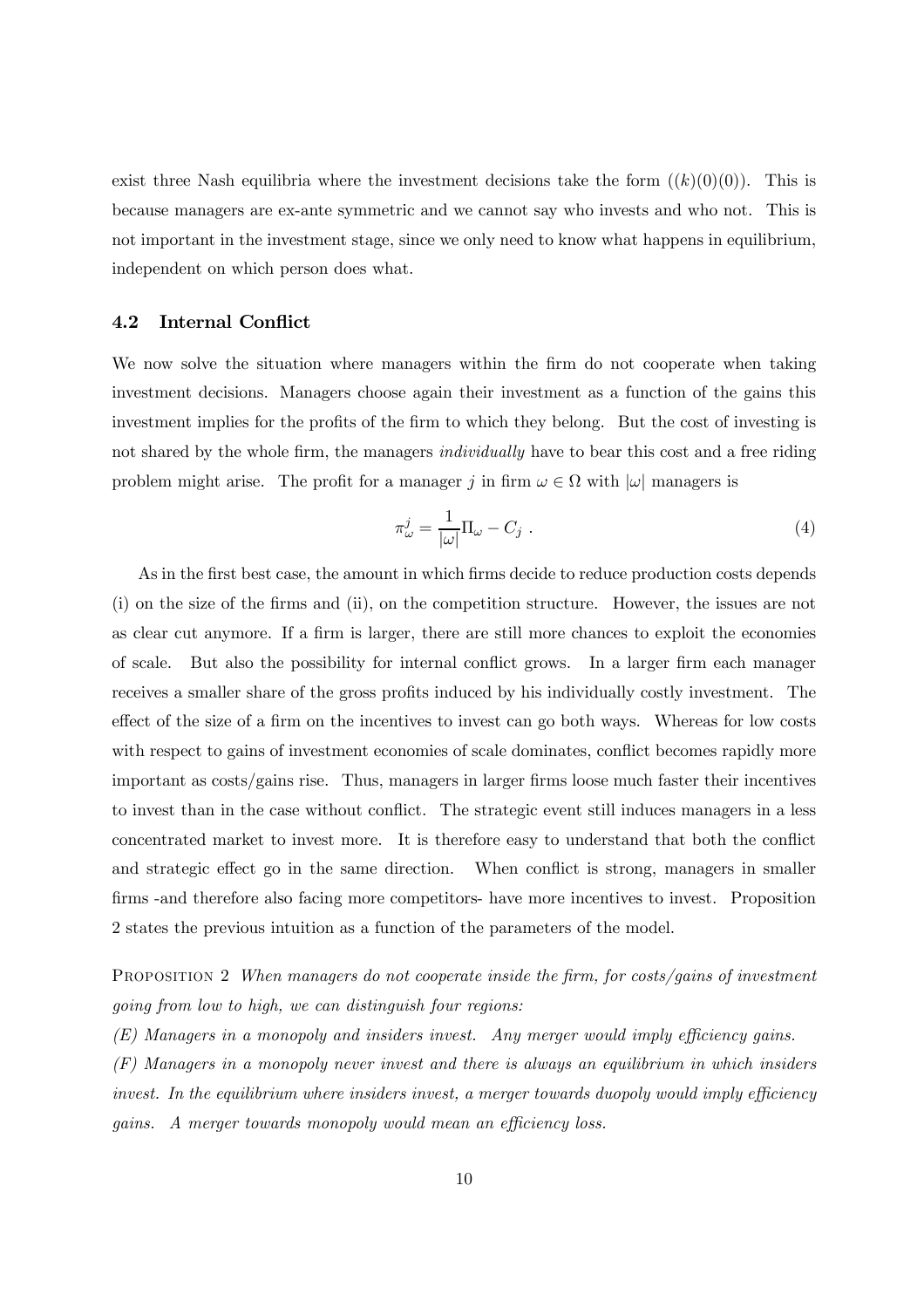(G) Managers in the monopoly and insiders never invest, but there exists always a singlemanager firm that does. Any merger would imply efficiency losses. (H) Nobody invests. No merger leads to efficiency gains or efficiency losses.

The regions defined in Proposition 2 are stated formally in the Appendix and are depicted in Figure 2. In region E where the investment is close to free, any firm invests. Within this region conflict is not important, and the scale effect dominates, implying that the largest firms in the market have most incentives to invest. For costs/gains of investment rising, the conflict issue, reinforced by the strategic effect, starts interfering with scale and managers in the monopoly stop investing (region F1). Further on, the conflict situation becomes more and more important, making either the insiders or the outsider in duopoly invest (region F2). The conflict effect becomes finally always dominant and insiders never invest anymore (region G). Finally, when the investment is extremely expensive as compared to the cost-production savings, the optimal decision for all managers will be not to invest (region H).

### [Place Figure 2 approximately here]

What does this imply for the efficiency gains? As long as the monopolist invests, any merger leads to a more efficient firm. From the moment that managers in the monopoly do not invest and other managers still do, a merger towards monopoly leads to efficiency *losses*. When also the insiders stop investing and the one-manager firm still does, *any* merger leads to efficiency losses. Finally, when nobody invests, a merger does not lead to any efficiency changes.

Summarising the results obtained for both scenarios, some mergers may induce efficiency gains but for this to be true a necessary condition is that the cost of the investment compared to the gains are low enough. If the internal conflict is important, a merger may even imply efficiency losses.

## 5 Stable market structures (1st stage)

Managers decide in the first stage to stay alone or go together with other managers, anticipating the investment decisions and competition in the market. We analyse the stable industry structures. We consider first the situation with no internal conflict.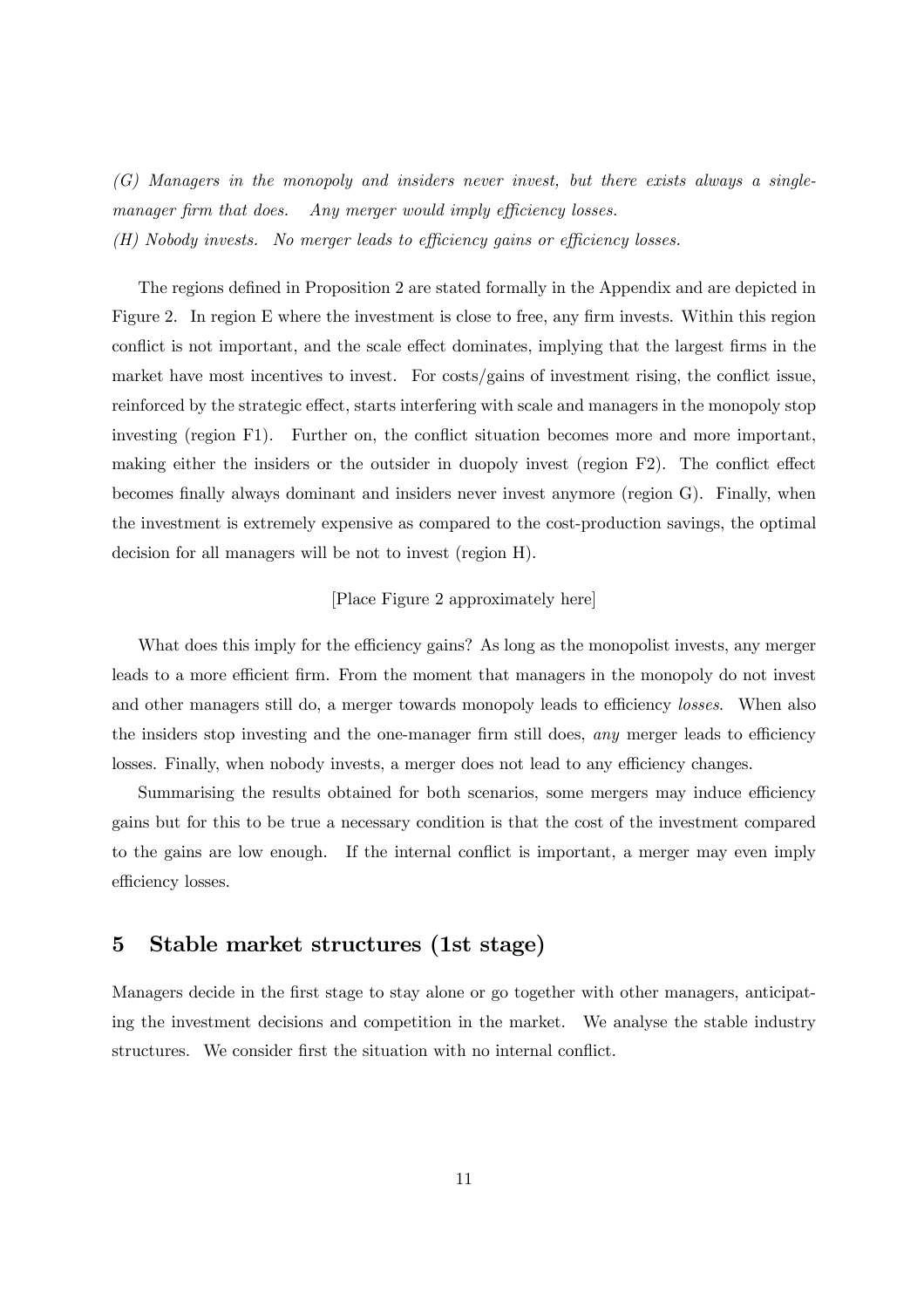### 5.1 No Internal Conflict

When managers cooperate within the firms, larger firms tend to invest more and tend to be more profitable. This makes it naturally more interesting for managers to merge. The next proposition confirms this intuition.

PROPOSITION 3 When there is no internal conflict within firms, the monopoly is the only stable structure. No stable structure exists for a region where costs and gains of investment are very low.

The results stated in Proposition 3 are represented in Figure 3. Two different processes lead the monopoly to be the only stable outcome. The first takes place because managers are able to avoid the classical outsider-problem. If a managers tries to free-ride on the others by deviating, the other two *optimally* split apart, making the deviation unprofitable.<sup>12</sup> The other process leads managers very naturally towards the monopoly outcome, because any merger is profitable for all managers.

When the cost of investment is high with respect to its gains (region D in the corresponding Figure 1), managers do not invest and the only motive for merging is having more market power. Managers reach thus the monopoly through the first process. However, when the cost of investment is low with respect to its gains (region A), managers always prefer to invest because of economies of scale. Merged entities have therefore lower production costs, leading in general to more incentives to merge than when nobody invests. This situation is similar to the situation described in Perry & Porter [12], where the merged firm has lower production costs than either of the forming firms.<sup>13</sup> In regions B and C, either the first or the second process makes the monopoly the only stable outcome.

### [Place Figure 3 approximately here]

 $12$ The outsider-problem occurs when it is beneficial for all to merge towards monopoly, but it is even better to be the outsider in duopoly. This is the situation in Salant et al. [17]. In their model, where there are no scale economies, merging is beneficial if the number of outsiders is low and the merging firms represent at least 80% of the total market. In our three-firm case this threshold implies the merger towards monopoly.

 $13\text{ To be complete, we have to distinguish three different cases when all managers invest. First, for a high$ enough efficiency gain (a high enough  $k$ ), the monopoly naturally arises. For intermediate gains, managers still prefer to be an outsider over being in a monopoly, but now the other two will prefer to stay together over being alone. There will be therefore continuously a duopoly, but the formed firms are not stable. When gains are low, only the merger towards monopoly is profitable and the reasoning is the same as in the case of no investment.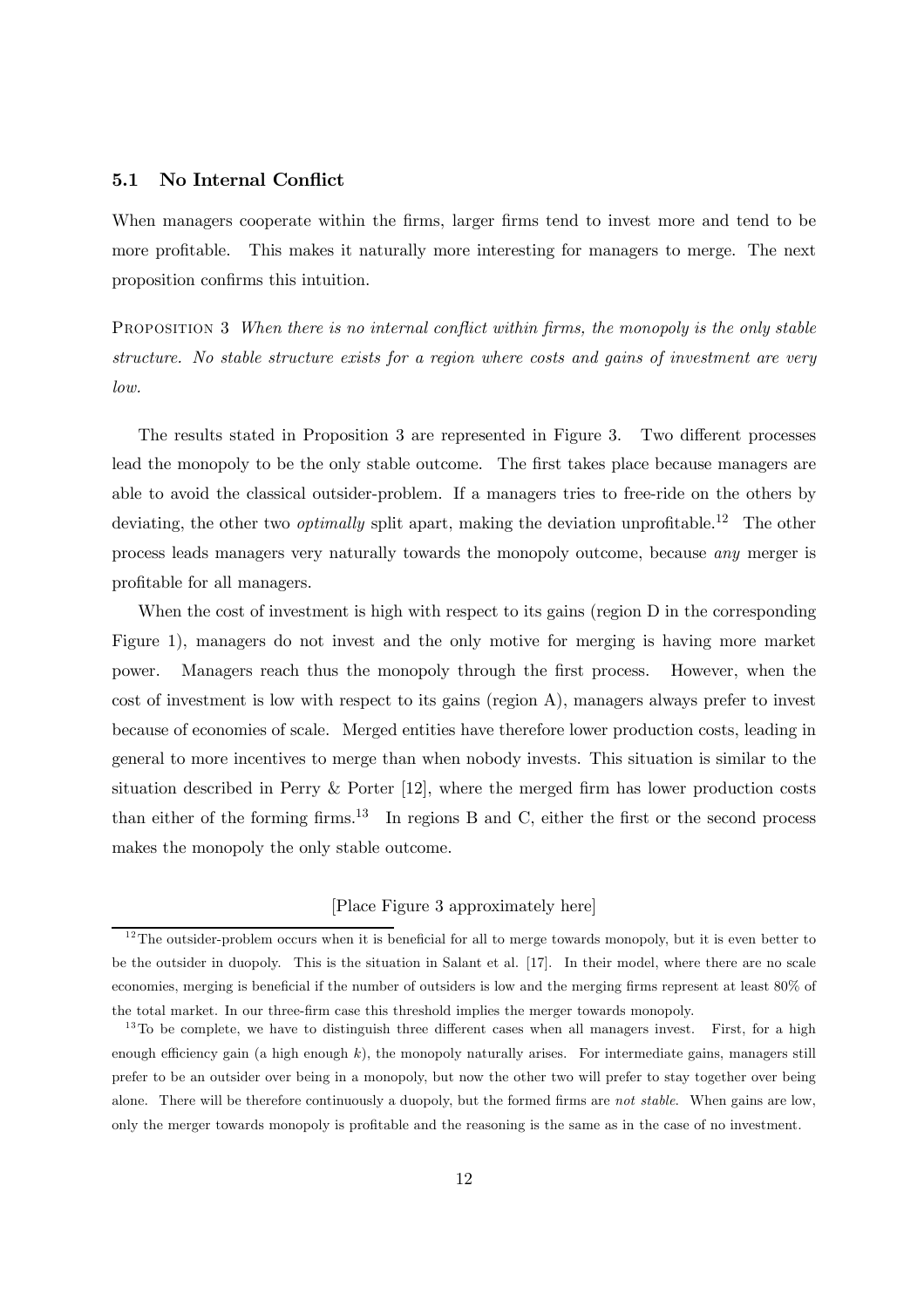## 5.2 Internal Conflict

We present the stable mergers when conflict within firms happens. For the sake of presentation, we show the results separately for the four regions identified in Proposition 2. Consider first the case corresponding to Proposition  $2(E)$  where the cost of investment is low with respect to its gains, making monopolists and insiders always invest.

PROPOSITION 4 When there is internal conflict within firms and investment costs/gains are low (monopolists and insiders always invest), the monopoly is the only stable structure.

When managers always prefer to invest, entities merge towards monopoly for exactly the same reasons as when managers always invest in the no-conflict situation. These results are depicted in the lower part of Figure 4 (equivalent to region E of Figure 2).

#### [Place Figure 4 approximately here]

The case corresponding to Proposition  $2(F)$  is where the conflict effect starts interfering with the scale effect, making the monopoly never investing and there is always an equilibrium in which insiders invest.

PROPOSITION 5 When there is internal conflict within firms and costs/gains of investment are intermediate (monopolists never invest and insiders might invest),

(a) If in equilibrium the insiders always invest, the duopoly or monopoly can be the unique stable industry structure.

(b) If in equilibrium either insiders or the outsider invest, the duopoly is the only stable structure.

Whenever the gains are high, the duopoly in which the insiders invest is the stable industry structure. The conflict effect induces the monopoly not to invest, but it is still not dominating in the two-player firm, making the insiders in the duopoly the best off (See intermediate part of Figure 4, corresponding to region F1 and F2 of Figure 2). In addition, insiders do not have incentives to split apart: the gains are high enough to prevent them to deviate to triopoly. Hence, duopoly is the stable market structure.<sup>14</sup> Insiders obtain here a higher profit than

 $14$  In case (b), the investment Nash equilibrium in duopoly is not unique. There is an equilibrium where only the insiders invest and a second where only the outsider invests. When two managers deviate, they are optimistic and expect that in the duopoly structure the Nash equilibrium will be such that they will invest and the outsider will not. They obtain more under this market structure than under triopoly and hence the triopoly is not stable. When deviating from monopoly, the outsider being optimistic, assumes that the final equilibrium is the one in which he invests. However, when the outsider invests, the insiders prefer to break up and to deviate towards triopoly and we have no stability. For the same reason, the outsider-investing duopoly is not stable.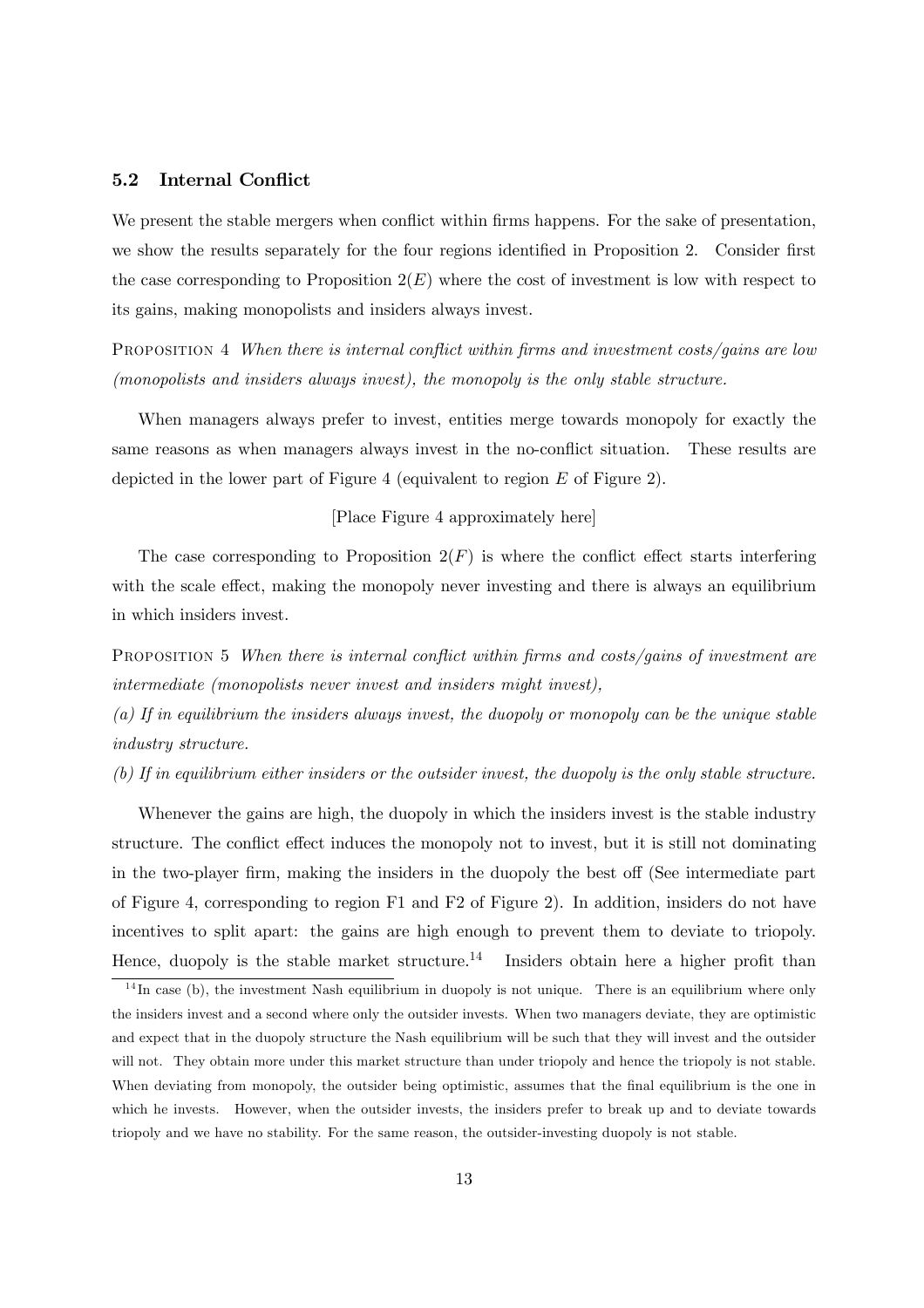monopolists. This is an important effect that appears with conflict. When there is no internal conflict, monopoly is always superior to being an insider in duopoly.

When gains are lower and costs of investment higher, the stability arguments are again the same as the situation where all managers invest in no-conflict (its three cases also appear here, see footnote 14), but there is an important difference. Here the monopoly does not invest. However, even if in this region the monopoly does not invest, the reduction in competition and the lower benefits from investment make the monopoly substantially more beneficial and makes it the only stable industry structure (See region F1 and F2 of Figure 2). A merger to monopoly induces here efficiency losses.

When costs are high with respect to gains, we are in Proposition  $2(G)$  and  $2(H)$ . The conflict effect becomes always dominant and neither monopolists nor insiders invest. When the investment is extremely expensive as compared to the cost-production savings, the optimal decision for all managers will be not to invest.

PROPOSITION 6 When there is internal conflict within firms and costs/gains of investment are high (only single-manager firms might invest).

(a) If only one triopolist invests, the triopoly or monopoly can be the unique stable industry structure.

(b) Otherwise, only the monopoly can be a stable industry structure.

When only one triopolist invests and gains from investment are high enough, it is clear that the triopoly will be the only stable industry structure.<sup>15</sup> In the other cases, monopoly is stable for the same reasons as in region  $D$  in Proposition 3.

When managers do not trust each other in a newly merged firm, they are less willing to invest, making in turn a merger sometimes unprofitable. Thus, internal conflict generates less mergers, resulting in a completely or partly deconcentrated industry structure. This indicates that even when numerous factors would lead to monopolisation, managers decide not to merge because of a lack of trust. The monopolisation factors are twofold in our model: possible economies of scale and having more market power. Mergers however still occur because of the monopolisation factors, but the lack of trust makes managers often not investing and mergers

<sup>&</sup>lt;sup>15</sup>This triopolist does not want to merge with other managers because of the reinforcing conflict and strategic effects. The other two triopolists do not want to go together either. In a duopoly, the non-investing insiders are in a disadvantage with respect to the investing outsider and moreover, they have to share profits.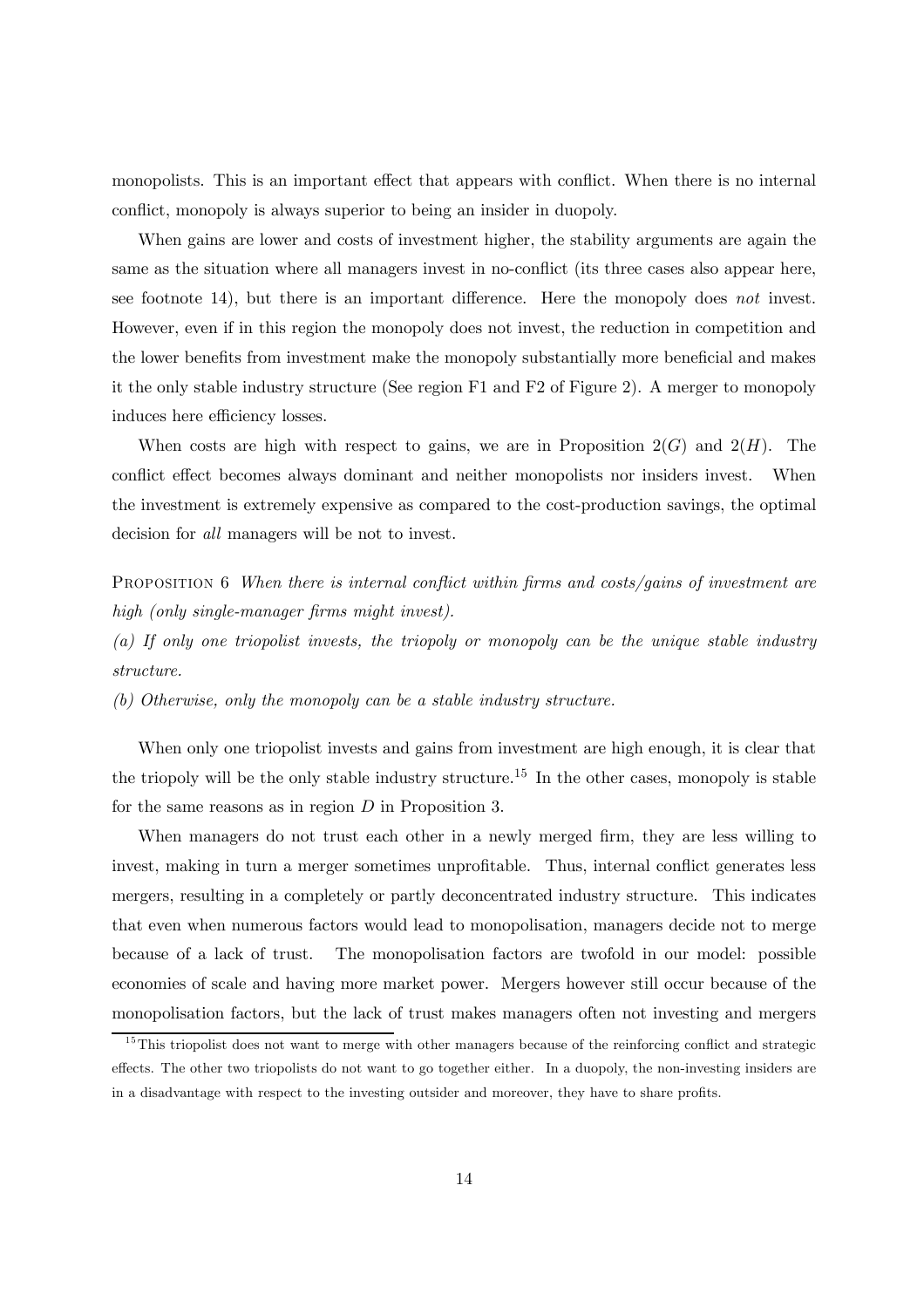lead in this case always to efficiency losses. $16$ 

In the next section we give, based on our model, a possible explanation for merger failures.

## 6 Merger Failures

If managers cannot perfectly foresee whether there will be internal conflict within the merged firm, it is possible that wrong merger decisions are taken. Suppose that ex-ante managers merge because they expect a priori that there will be no internal conflict, but conflict does arise later on. This misjudgement might lead to a merger failure (less profits in merger than in no-merger). We have indeed found cases where the monopoly is stable under no conflict (Section 5.1) but where in a conflict situation, profits are higher with a lower market concentration (Section 5.2), meaning that because of not foreseeing this conflict, managers have erronously merged.

A similar argument applies when managers are rational but there exists uncertainty about the possibility of internal conflict. Let us assume that ex post -in the investment stage- we are in one of our two extreme cases (no conflict at all or total conflict), but ex ante -in the merger stage- managers cannot perfectly foresee what is going to happen. Thus, managers decide upon merging given their expectations:

> $Pr(Conflict) = \alpha$  $Pr(NoConflict) = 1 - \alpha$ .

Once mergers have occurred, managers realise in which case they are and investment decisions are as described in Section 4. We omit the derivation of the stable structures, but the procedure is similar to the two cases presented before.<sup>17</sup> The stable market structures are obtained by calculating with expected profits and are defined by the investment gains  $(k)$ , investment costs (c) and expectations ( $\alpha$ ). For illustrating purposes, we depict in Figure 5 the stability results for the case  $k = 1/2$ .

### [Place Figure 5 approximately here]

 $16$ Our stability concept has an important role in obtaining monopolisation as a stable industry structure. This equilibrium does not arise in some other merger games. For example, in a model where acquisitions are made through a bidding game, Kamien and Zang [10] show that monopoly cannot be an equilibrium while making no acquisition at all always is. This occurs because when deviating, a manager in their model assumes that the others will not change their strategy, which is possible in our model.

 $17$  Calculations are available upon request.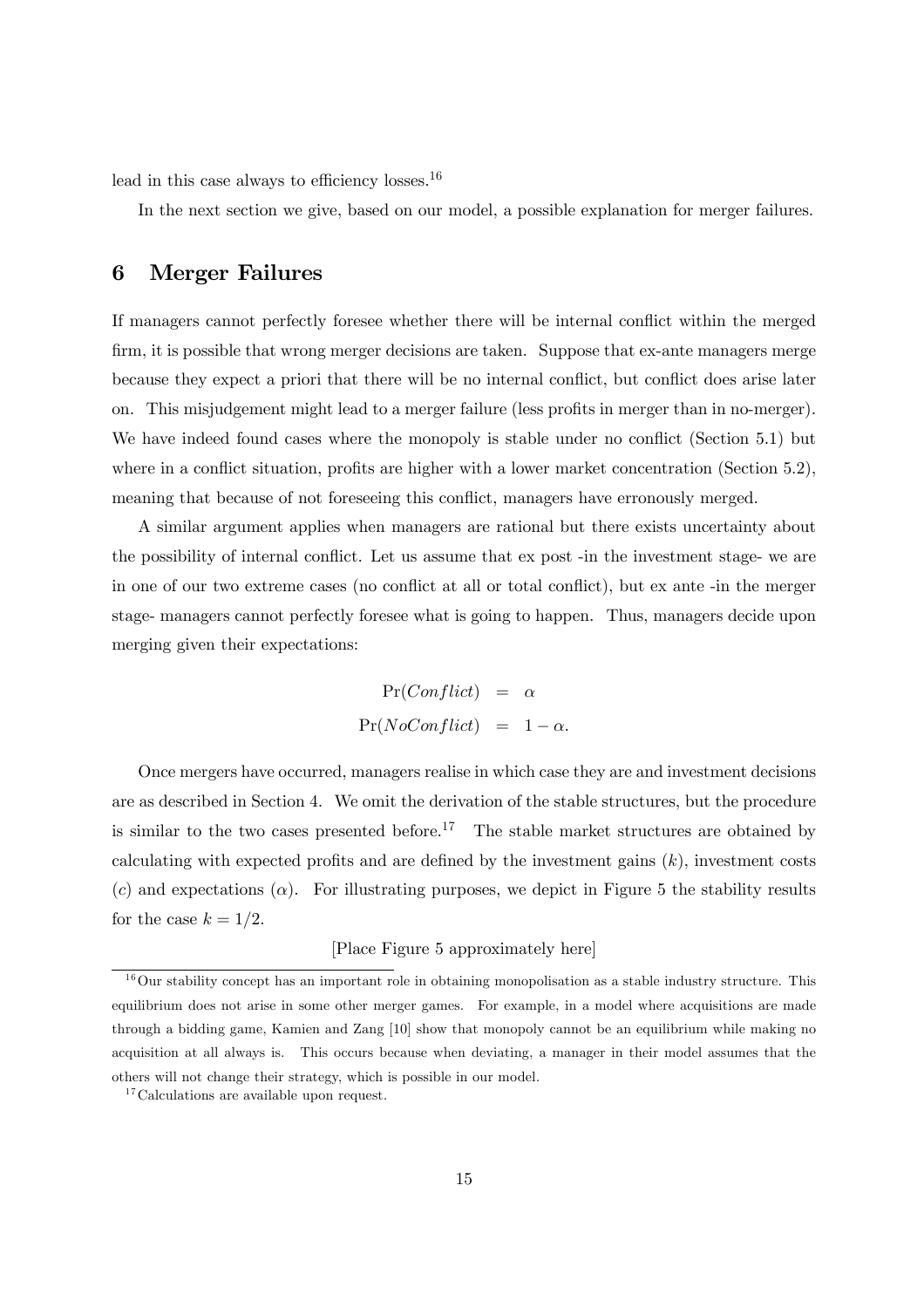When managers merge to monopoly because they expect the merger to be profitable because the risk of internal conflict is sufficiently low, but there arises a conflict later, there are cases where triopoly or duopoly would have been better choices.<sup>18</sup>

## 7 Welfare

In this section we analyse what would be the socially optimal market structure in each situation (with and without internal conflict) and compare these with the obtained stable outcomes. Total welfare is defined as the sum of consumer and producer surplus:

$$
W = \frac{Q^2}{2} + \sum_{j=1,2,3} \pi^j.
$$

For the consumers, the best solution is where total industry production is highest. Total production is increasing in the level of competition and in firms' efficiency. For both scenarios, when no firm or only the triopolists invest and there are therefore no efficiency gains in merging, production is maximised in the triopoly industry structure. When the monopolists invest and the efficiency gains are important, monopoly is optimal for consumers because the efficiency gains outweigh the market power effects. Duopoly can be output maximising, mostly in the conflict case when insiders in duopoly invest, but managers in the monopoly not.

Looking at the producer surplus, if managers cooperate internally the optimum is always the monopoly. Monopolists are able to replicate or do better what managers do in any other market structure. For non-cooperating managers, total market concentration may not be profit enhancing since conflict may make it impossible for monopolists to replicate what smaller firms do. For example, when the monopolist does not invest but insiders do, it is better to be an insider than a monopolist: the gains in efficiency are higher than the loss of the lower market power. Figure 6 and 7 present the social optimum for both scenarios. In both cases, when costs/gains of investment are low consumers and producers interests coincide and the efficent monopoly is preffered. For cost/gains high, it is unlikely that all managers invest and both groups have opposite interests, but consumer surplus dominates in determining what is best for total welfare and the triopoly structure maximises total welfare. For intermediate cost/gains duopoly can be the social optimum.

 $1<sup>8</sup>$ The opposite can also be true. If managers have a priori pessimistic expectations about the degree of internal conflict and choose not to merge, it may well be ex post that a merger would have been profitable.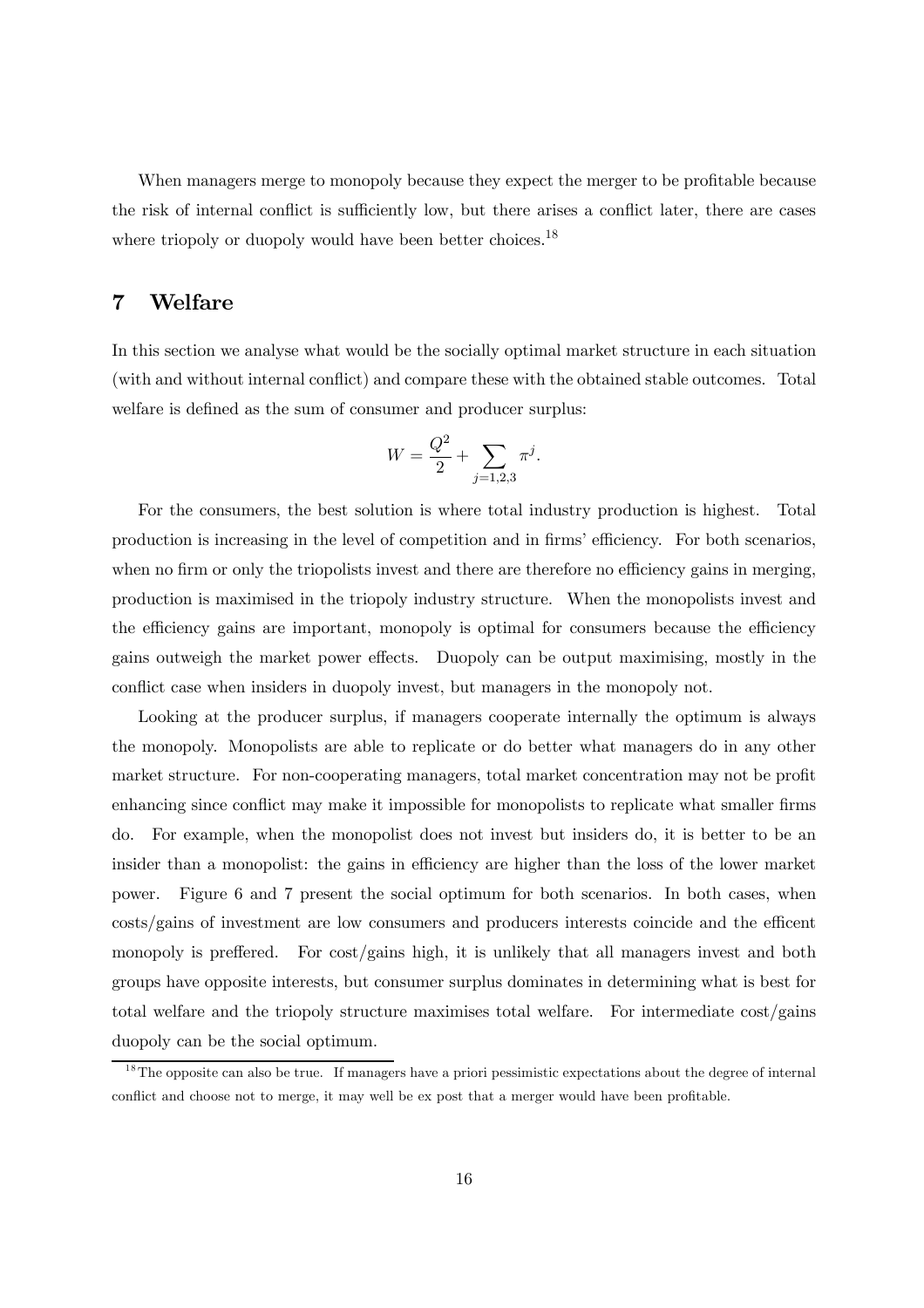#### [Place Figure 6 and 7 approximately here]

In comparing the social outcomes (Figures 6 and 7) with the stable industries (Figures 3 and 4), it is clear that when there are important efficiency gains in mergers, the stable outcome is also socially optimal. When the efficiencies are less important, stable market structures are not welfare maximising.

We also see that it is always as good or better for a society when managers cooperate inside the firm. This is of course because investment is more often done, leading to more efficient firms and thus more production. The non-cooperating managers have sometimes less market power in a stable structure, a good thing for consumers, but this coincides always with also less efficient firms, and the latter effect dominates.

We can derive two main conclusions from the welfare analysis. First, when modelling investment as a decision variable, it becomes clear that where stable mergers would be normally good for the total welfare if the -exogenous- efficiency gains are high enough, this is not true anymore, because often merging managers prefer not to invest, even when they are internally cooperating. Second, internal conflict might not only be bad for the managers, but also for consumers, because it is leading to less efficiency and -offsetting the lower market power effectto less production.

## 8 Discussion

In this section we discuss some assumptions of the model. We constructed a model of endogenous mergers in a concentrated market with only *three managers*. We believe that the main effects present would not change in situations with more than three managers. However, with endogenous investment and our stability concept, this analysis would be extremely complex.

We have chosen for simplicity to present throughout the paper the case where the *sharing* rule is exogenous. Our results qualitatively remain unchanged in a model where the managers optimally decide upon the sharing of the profits when the firm is formed. Note first that it seems natural to assume that when managers are ex ante identical, all the managers in the same firm have to receive ex post the same payoff.<sup>19</sup> Second, the optimal agreement in the conflict case has to maximise the firm's profits taking into account the incentives that this agreement provides.

<sup>&</sup>lt;sup>19</sup>Ray & Vohra [14] have indeed proven that in a sequential coalition formation game where players are identical this is optimal.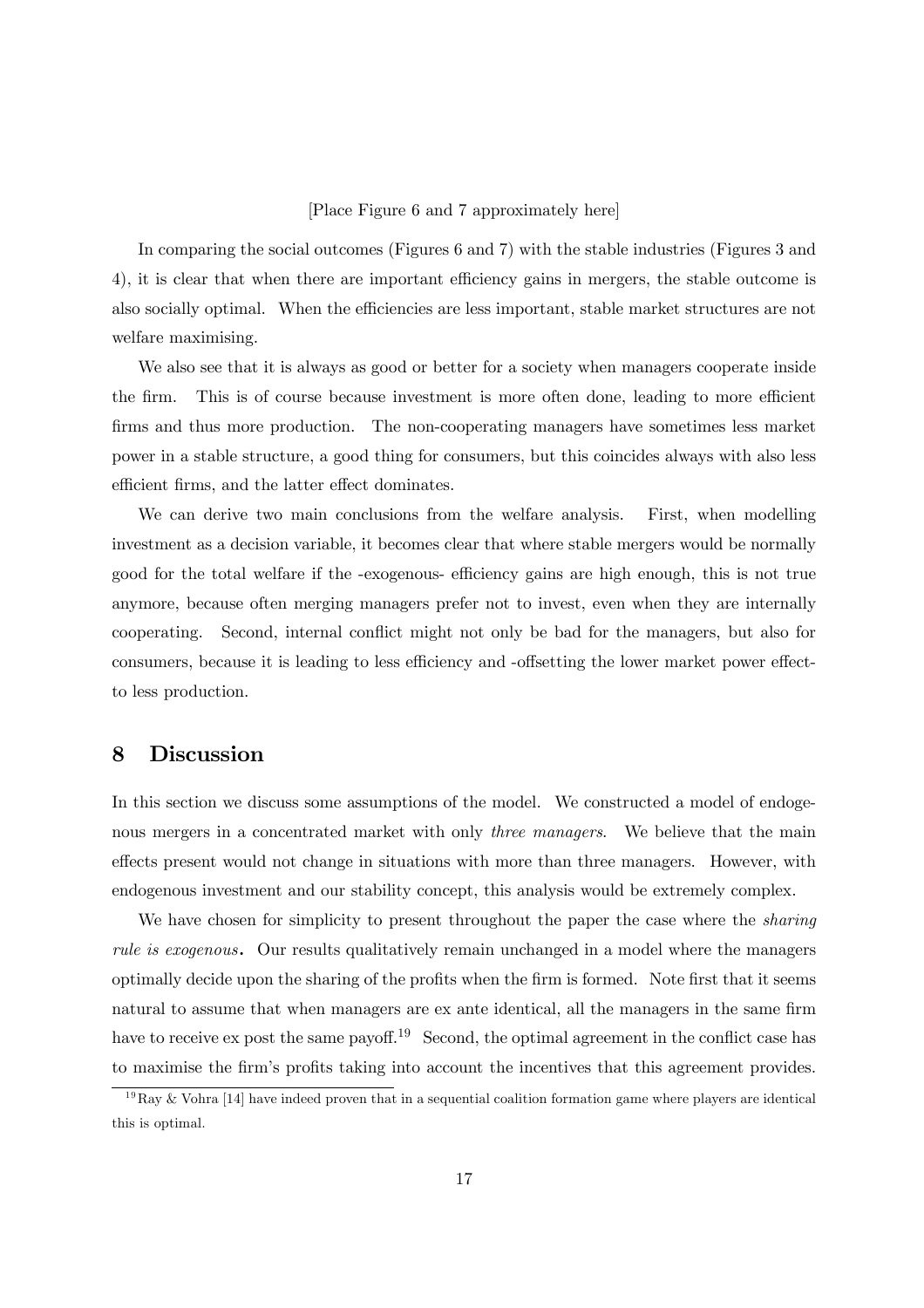Hence, whether the managers receive their payoff via a fixed fee and/or as a percentage of the joint profit determines the incentives to invest. When all the parameter combinations are such that agreeing on an equal sharing rule of the profits induces the same investment decision as in the non-conflict case, this sharing rule is optimal. When the equal sharing does not give incentives in a multi-manager firm, better investment incentives can be obtained by increasing the percentage of the profits to some managers and compensate the others via a fixed fee. When managers set up the optimal payment scheme, the differences between the conflict and no conflict case are smaller because in conflict the investment levels decrease now more gradually.

We have considered two *extreme situations in terms of conflict* within firms. Realistically, there are different levels of conflict where in the firm managers may commit on some investments and may not on others. If  $\beta$  is the degree of conflict, managers' profits are  $\pi_{\omega}^{j} = \frac{1}{|\omega|} \Pi_{\omega} -$ <br> $\left(\beta C + (1 - \beta)^{-1} \sum_{\alpha} C_{\alpha} \right)$ . Again, while having an additional parameter, the applying would  $\beta C_j + (1-\beta) \frac{1}{|\omega|}$  $\sum_{l\in\omega}C_l$ . Again, while having an additional parameter, the analysis would yield similar results.

Finally, we have adopted the view that when deviating, managers are optimistic in the sense that they predict the prevailing equilibrium in investment to be the one in which their profits are highest. This assumption reduces the set of stable market structures, making in some cases the set empty. If managers were pessimistic and hence less willing to deviate, while the set of empty structures may be smaller, we might have situations with multiple stable structures.

## 9 Conclusion

The purpose of this paper is to broaden the theory on horizontal mergers with efficiency gains in concentrated markets, including investment as a strategic variable and allowing for a lack of trust within the firm. This approach facilitates the understanding of why some mergers may fail to become more efficient or even fail to happen. Other merger models take investment to be exogenous and treat the firm as a black box, but as Holmström [9] points out, "we cannot claim to fully understand either the internal organisation of firms or the operation in markets by studying them in isolation".

We construct an endogenous merger formation model with three managers simultaneously taking merger decisions. Internal problems may arise on the moment where managers decide on investing. The lack of trust and inability to identify individual contributions may result in free-riding problems and suboptimal decisions.

We find indeed that even when allowing a merger to be potentially more efficient -i.e., a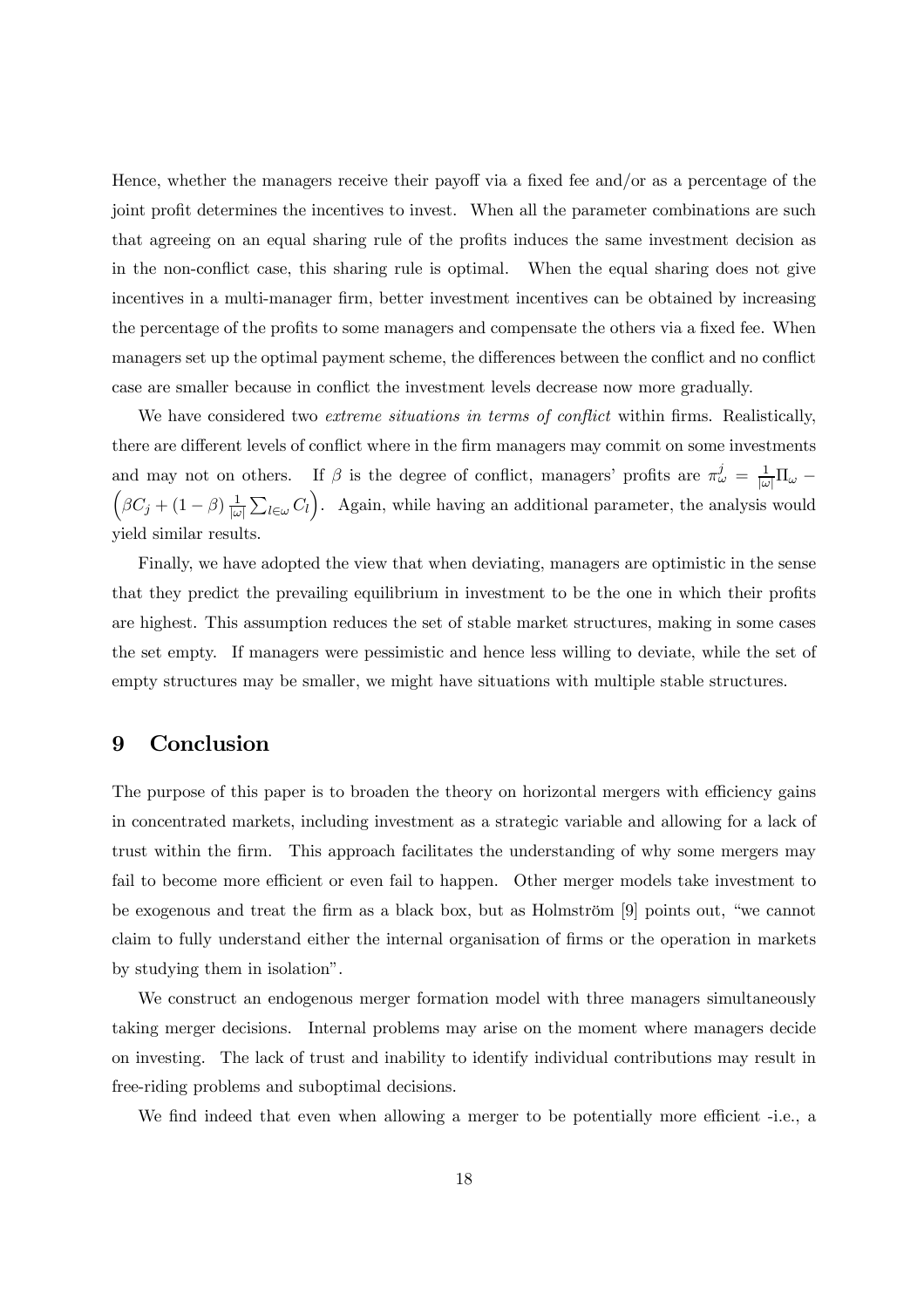larger firm can produce at a lower cost when having taken the necessary investment decisionsmanagers in a merged firm do not necessarily want this to happen. People in a larger firm have effectively more incentives to invest because of economies of scale, but only do so when this is profitable. The problems due to a lack of trust -becoming bigger in a larger firm- can even offset the possible economies of scale thereby making a merged firm less efficient. In a model of strategic R&D networks with Cournot competition in later stage, Goyal & Moraga-González [7] also find that when R&D is unilaterally chosen, the level of R&D is decreasing in the size of the R&D network.

When managers cooperate internally, we find a complete market concentration to be the only stable outcome. Managers can simultaneously decide together and are able to reach what is for them the best possible industry structure (this is a result similar in the spirit of Salant et al. [17]). With internal conflict, not only monopoly, but only less concentrated market structures and even a completely defragmentated industry is possible in equilibrium.

Therefore, when managers in the same firm trust each other, all merge, but this merged firm is not necessarily more efficient than would be a smaller firm. When managers do not cooperate internally, they may decide not to merge, because of a too high conflict. If they still decide to merge, they may invest less than the smaller firms. Whenever a merger is not leading to more efficiency, a move towards more market concentration is leading to lower welfare. Moreover, the lack of trust seems not only to lead to suboptimal outcomes for the managers, but also from a social point of view: the consumers loose more from the loss in efficiency than they gain due to a lower market power of the firms.

With our results, we want to point out that the recent documents on the "efficiency defence of mergers" (see European Commission Report [5]) are forgetting some essential elements. A regulator should not assume that possible efficiency gains of a merger will be realised, which could change the decision for approval of this merger. Also, although probably not a generalisable result, the lack of trust in recently merged firms may be important not only for managers, but could also be bad for total welfare, indicating that these issues are as well important for policy makers. Finally, our model also gives an explanation for merger failures. When firms decide to go together, the organisational difficulties that this creates are often underestimated. If managers do not correctly foresee internal problems, they merge while this new entity is not profitable and resulting thus in a failure.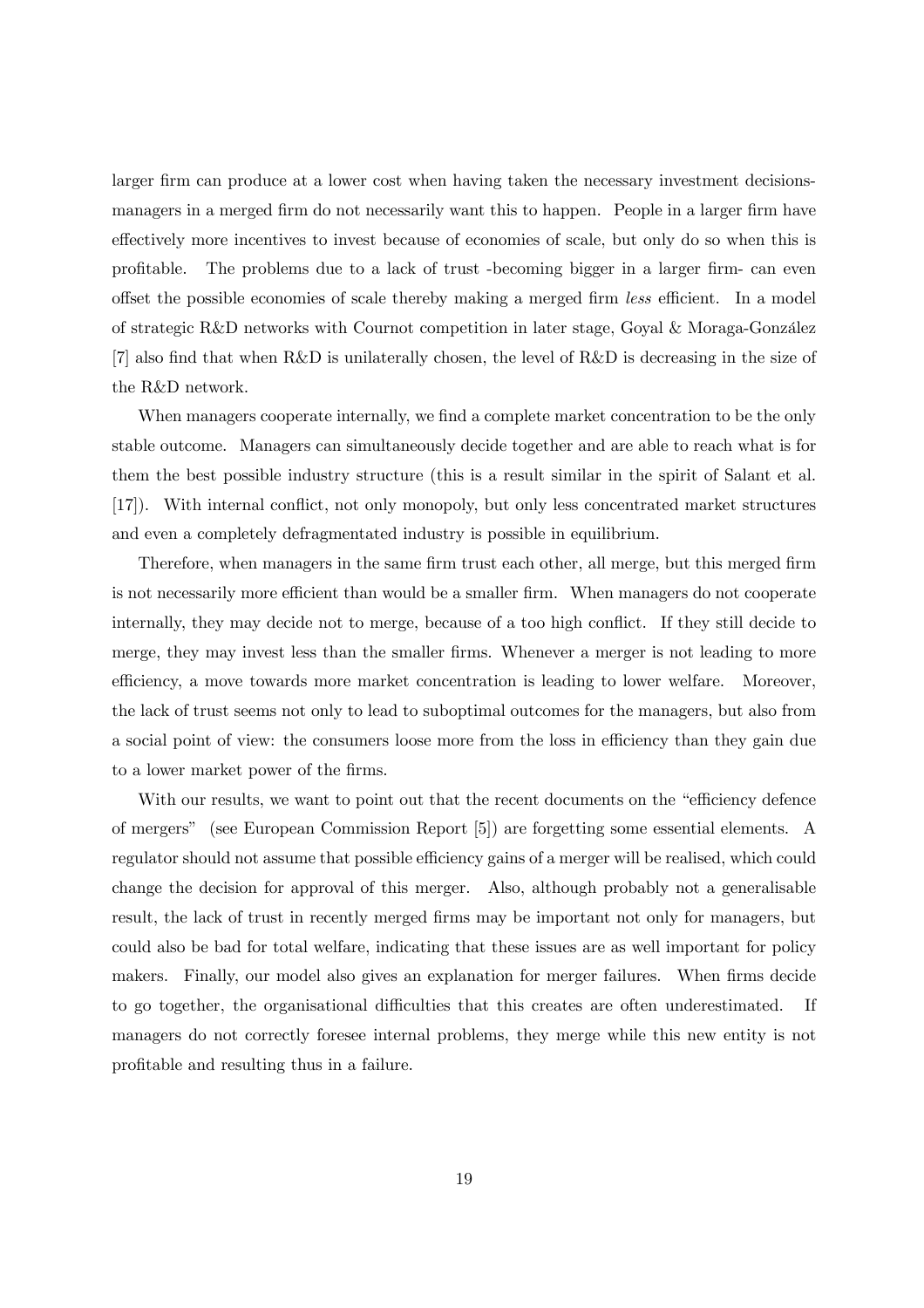## 10 Appendix

In this section we present the explicit expressions for the different cases in the propositions and their proofs. The proofs are given following a series of lemmas. We denote for simplicity  $\Pi_j^m$  the (gross) profits for each manager in monopoly when j managers invest;  $\Pi_{j,l}^i$  and  $\Pi_{l,j}^o$ the (gross) profits for each insider and outsider manager, respectively, when  $j$  insiders and l outsiders invests; and  $\Pi_{1,j}^t$  and  $\Pi_{0,j}^t$  the (gross) profits for each triopolist when he invests and when he does not, respectively, in the case the other j triopolists invest  $(j = 0, 1, 2)$ . Similarly we denote  $\pi^m$ ,  $\pi^i$ ,  $\pi^o$  and  $\pi^t$  the 'net' profits for each monopolist, insider, outsider and triopolist.

#### 10.1 Proof of Proposition 1

Within each firm, it is always always optimal for the managers to choose a corner solution, where none of them invests or all of them do. Managers in a monopoly invest if and only if  $c \leq \overline{c}^m$ where  $\bar{c}^m$  is implicitly defined by  $\Pi_3^m - \bar{c}^m = \Pi_0^m$ . When there is competition, firms condition their investment decisions to those of the rivals. In a duopoly, insiders' decision depends on the decision of the outsider and vice versa. The insiders invest if  $c \leq \bar{c}_1^i$  and if  $c \leq \bar{c}_0^i$  depending, respectively, whether the outsider invest or not, where  $\Pi_{2,1}^i - \overline{c}_1^i = \Pi_{0,1}^i$  and  $\Pi_{2,0}^i - \overline{c}_0^i = \Pi_{0,0}^i$ . Similarly, the outsider invest if  $c \leq \overline{c}_2^o$  and if  $c \leq \overline{c}_0^o$  depending, respectively, whether the insiders invest or not, where  $\Pi_{1,2}^o - \overline{c}_2^o = \Pi_{0,2}^o$  and  $\Pi_{1,0}^i - \overline{c}_0^o = \Pi_{0,0}^o$ . Finally, each triopolist invests if  $c \leq \overline{c}_j^t$ , where  $\Pi_{1,j}^t - \overline{c}_j^t = \Pi_{0,j}^t$ .

LEMMA 1 The relevant cutoffs are ordered as follows:  $\overline{c}_2^t < \overline{c}_1^t < \overline{c}_0^t < \overline{c}^i$ ;  $\overline{c}^o < \overline{c}^i$ ;  $\overline{c}_0^t < \overline{c}^m$  and  $\overline{c}^o < \overline{c}^m$  where for simplicity we denote  $\overline{c}^i \equiv \overline{c}_0^i$  and  $\overline{c}^o \equiv \overline{c}_2^o$ .

**Proof.** By definition, the cutoff points for the triopolists are  $\overline{c}_2^t = \frac{3k(2-k)}{16}$ ,  $\overline{c}_1^t = \frac{3k(2+k)}{16}$  and  $\overline{c}_0^t = \frac{3k(2+3k)}{16}$ . In a duopoly,  $\overline{c}_1^i = \frac{4k(1+k)}{9}$ ,  $\overline{c}_0^i = \frac{4k(1+2k)}{9}$ ,  $\overline{c}_2^o = \frac{4k(1-k)}{9}$  and  $\overline{c}_0^o = \frac{4k(1+k)}{9}$ . Notice that  $\bar{c}_0^o$  is not relevant. In the region where the outsider does invest only if the insiders do not  $(\bar{c}_2^o < c < \bar{c}_0^o)$ , the latter always invest  $(\bar{c}_0^i > \bar{c}_1^i = \bar{c}_0^o)$ . Similarly,  $\bar{c}_1^i$  is not relevant because when the insiders would stop investing if the outsider invested, the latter never invests. Finally, in a monopoly,  $\overline{c}^m = \frac{k(2+3k)}{4}$ . The ordering follows from straightforward algebra.

The following Lemma characterizes the four different regions in Proposition 1.

Lemma 2 The investment decision levels are the following. a) If  $c \le \min\{\overline{c}^o, \overline{c}_2^t\}$  all managers in all firms invest.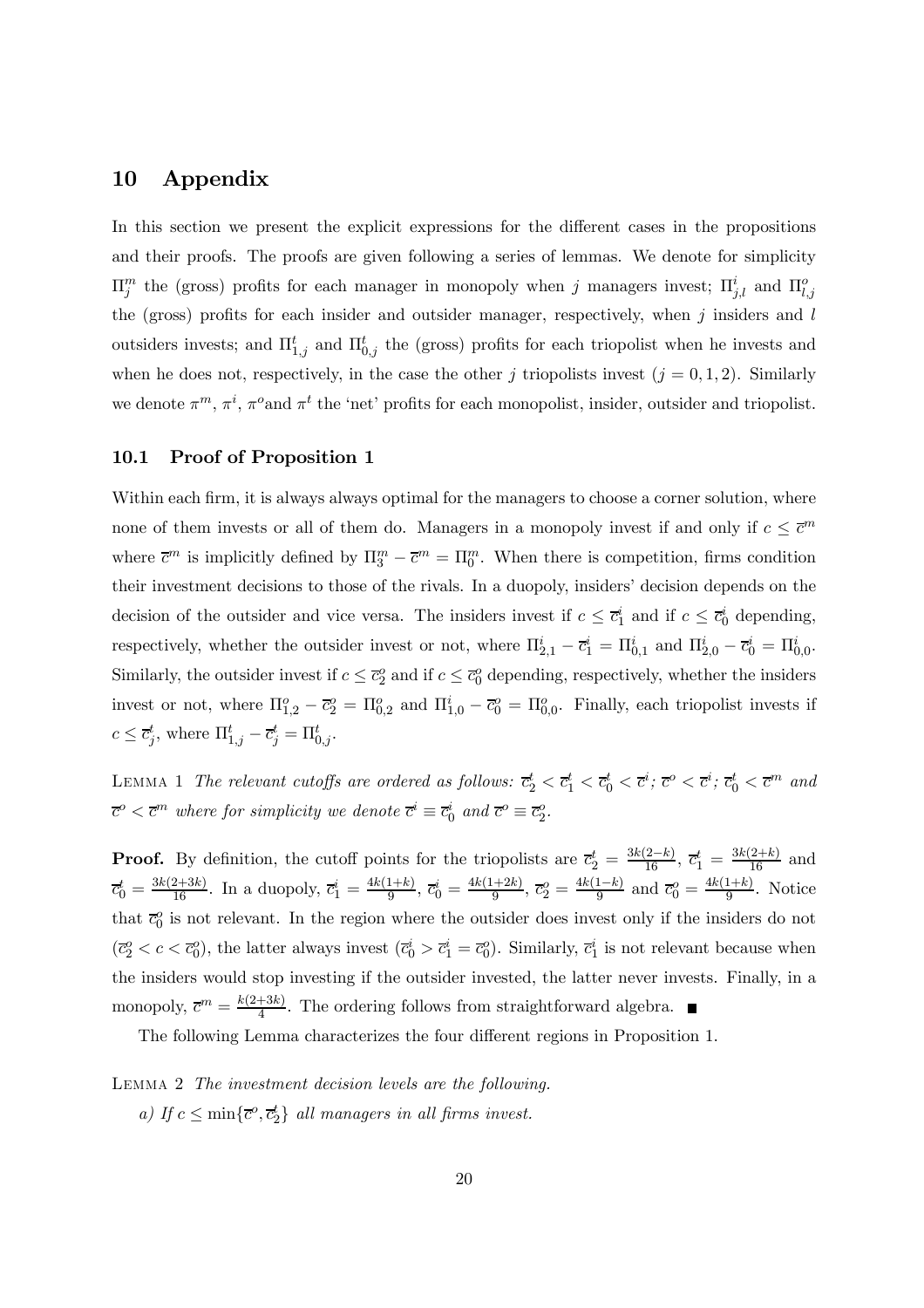b) If  $\min\{\overline{c}^o, \overline{c}_2^t\} < c \leq \min\{\overline{c}^i, \overline{c}^m\}$ , managers in the monopoly and insiders in a duopoly invest but single-manager firms may not.

c) If  $\min\{\bar{c}^i,\bar{c}^m\} < c \leq \max\{\bar{c}^i,\bar{c}^m\}$ , either the insiders or the monopolists invest while the rest never does. If  $k \leq \frac{2}{5}$  we have that  $\overline{c}^i \leq \overline{c}^m$  and only the monopolists invest whereas if  $k > \frac{2}{5}$ we have that  $\bar{c}^i > \bar{c}^m$  and only the insiders invest.

d) If  $c > \max{\{\overline{c}^i, \overline{c}^m\}}$ , no manager invests.

**Proof.** a) and d) From Lemma 1, if  $c \le \min\{\overline{c}^o, \overline{c}_2^t\}$  all the cutoffs are above and hence all firms invest whereas if  $c > \max{\{\overline{c}^i, \overline{c}^m\}}$  all the cutoffs are below and hence no manager invests.

b) In this region, by definition, the insiders and the monopolists invest. Within the region, as c increases the single-manager firms stop investing gradually (in different order depending on  $k$ ).

c) From Lemma 1 the cutoffs for all single-manager firms are below and hence they never invest. Straightforward algebra shows that when  $k \leq \frac{2}{5}$  we have that  $\overline{c}^i \leq \overline{c}^m$  and therefore only the monopolists invest whereas when  $k > \frac{2}{5}$  then  $\overline{c}^i > \overline{c}^m$  and only the insiders invest.

This completes the proof of Proposition 1. QED.

### Proof of Proposition 2

Each manager in a monopoly invests as long as  $c \leq \tilde{c}_j^m$  when j other managers invest  $(j = 0, 1, 2)$ , where  $\Pi_{j+1}^m - \tilde{c}_j^m = \Pi_j^m$ . When the outsider invests in the duopoly, each insider invests if  $c \leq \tilde{c}^i_{j,1}$  depending whether the other insider invests or not  $(j = 0, 1)$  where  $\Pi^i_{j+1,1} - \tilde{c}^i_{j,1} = \Pi^i_{j,1}$ . Similarly, when the outsider does not invest, the cutoff points are  $\tilde{c}_{j,0}^i$  ( $j = 0,1$ ) with the analogous definitions. The cutoff values for the single-manager firms are the same as in the proof of Proposition 1,  $\tilde{c}_j^o = \overline{c}_j^o$  and  $\tilde{c}_j^t = \overline{c}_j^t$ .

LEMMA 3 The relevant cutoffs are ordered as follows:  $\tilde{c}_2^t < \tilde{c}_1^t < \tilde{c}_0^t < \tilde{c}_0^o$ ;  $\tilde{c}^m < \tilde{c}_1^t$ ;  $\tilde{c}^m < \tilde{c}_1^t <$  $\tilde{c}_0^i < \tilde{c}_0^t$ ;  $\tilde{c}_2^o < \tilde{c}_0^o$  and  $\tilde{c}_1^i < \tilde{c}_1^t$  where for simplicity we denote  $\tilde{c}^m \equiv \tilde{c}_2^m$  and  $\tilde{c}_j^i \equiv \tilde{c}_{1,j}^i$ .

**Proof.** In the monopoly structure,  $\tilde{c}_0^m = \frac{k(2+k)}{12}$ ,  $\tilde{c}_1^m = \frac{k(2+3k)}{12}$  and  $\tilde{c}_2^m = \frac{k(2+5k)}{12}$ . We have that all the managers investing is an equilibrium whenever  $c \leq \tilde{c}_2^m$  whereas no manager investing is an equilibrium whenever  $c > \tilde{c}_0^m$ . Between  $\tilde{c}_0^m$  and  $\tilde{c}_2^m$  both equilibrium coexist but the former is chosen because it Pareto dominates the latter. Then  $\tilde{c}_0^m$  and  $\tilde{c}_1^m$  are not relevant. In the duopoly structure, the cutoffs for the insiders are  $\tilde{c}_{0,0}^i = \frac{2k(1+k)}{9}$ ,  $\tilde{c}_{0,1}^i = \frac{2k}{9}$ ,  $\tilde{c}_{1,0}^i = \frac{2k(1+3k)}{9}$  and  $\tilde{c}_{1,1}^i = \frac{2k(1+2k)}{9}$ . The same argument as in the monopoly case applies here and only the cutoffs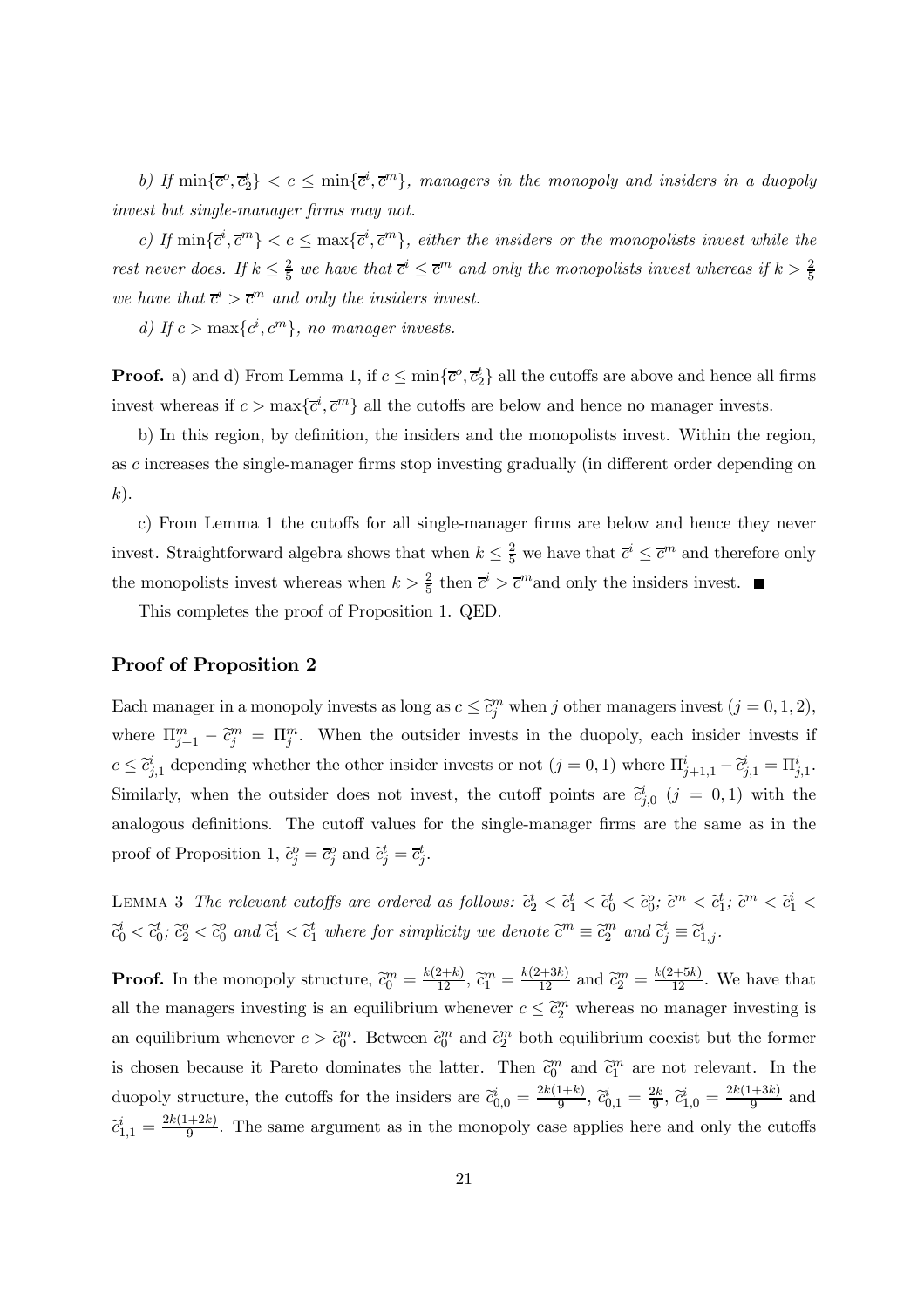in which the partner invests are relevant. In turn, the relevant cutoffs for the outsiders are the ones in which none or all the insiders invest. The cutoffs for the outsider and the triopolists are obtained in the proof of the previous proposition. Straightforward algebra leads to the ordering.

### Lemma 4 The investment decision levels are the following.

a) If  $c \leq \tilde{c}^m$  the managers in the monopoly and the insiders in the duopoly invest.

b) If  $\tilde{c}^m < c \leq \tilde{c}_1^i$  or  $\max{\{\tilde{c}_1^i, \tilde{c}_2^o\}} < c \leq \tilde{c}_0^i$  there is an equilibrium in which the insiders in the duopoly invest whereas the managers in the monopoly never invest.

c) If  $\tilde{c}_1^i < c \leq \min\{\tilde{c}_2^o, \tilde{c}_0^i\}$  and  $\tilde{c}_0^i < c \leq \tilde{c}_0^o$  the insiders and the monopolists never invest and at least one single-manager firm invests.

d) If  $c > \tilde{c}_0^o$  nobody invests.

**Proof.** a) We can distinguish two subcases: a.1) When  $c \le \min{\{\tilde{c}^m, \tilde{c}_2^o\}}$ , from Lemma 3, all the managers invest because all the cutoffs are above. a.2) When  $\tilde{c}_2^o \leq c < \tilde{c}^m$  the outsider does not invest by definition and there may be a triopolist that does not invest (when  $\tilde{c}_2^t \leq c < \tilde{c}^m$ ). In other situations, all managers invest.

b) Here the monopolists stop investing. Again we can distinguish two subcases: b.1) when  $\tilde{c}^m < c \leq \tilde{c}_1^i$  the insiders always invest independent of the outsider decision. From Lemma 3, depending on the combination of parameters, the outsider may or may not invest whereas there are two or three triopolists doing so. b.2) If  $\max\{\tilde{c}_1^i, \tilde{c}_2^o\} < c \leq \tilde{c}_0^i$  there are two possible equilibria in the duopoly: either the insiders do invest and the outsider does not or vice versa. Again from Lemma 3 we can check that there might be one or two triopolists investing.

c) Here the insiders and the monopolists never invest. We distinguish five subcases: c.1) when  $\tilde{c}_1^i < c \leq \tilde{c}_2^t$  the three triopolists and the outsider invest, c.2) when  $\max\{\tilde{c}_2^t, \tilde{c}_1^i\} < c \leq$  $\min\{\tilde{c}_2^o,\tilde{c}_1^t\}$  or when  $\max\{\tilde{c}_2^o,\tilde{c}_0^i\} < c \leq \tilde{c}_1^t$  two triopolist and the outsider invest, c.3) when  $\max\{\tilde{c}_1^t, \tilde{c}_0^i\} < c \leq \tilde{c}_0^t$  one triopolist and the outsider invests, c.4) when  $\tilde{c}_0^t < c \leq \tilde{c}_0^o$  only the outsider invest and c.5) when  $c > \tilde{c}_0^o$  no one invests.

This completes the proof of Proposition 2. QED.

### Proof of Proposition 3

In the following Lemma, we show that in our game we cannot have multiple stable regions when there is no conflict .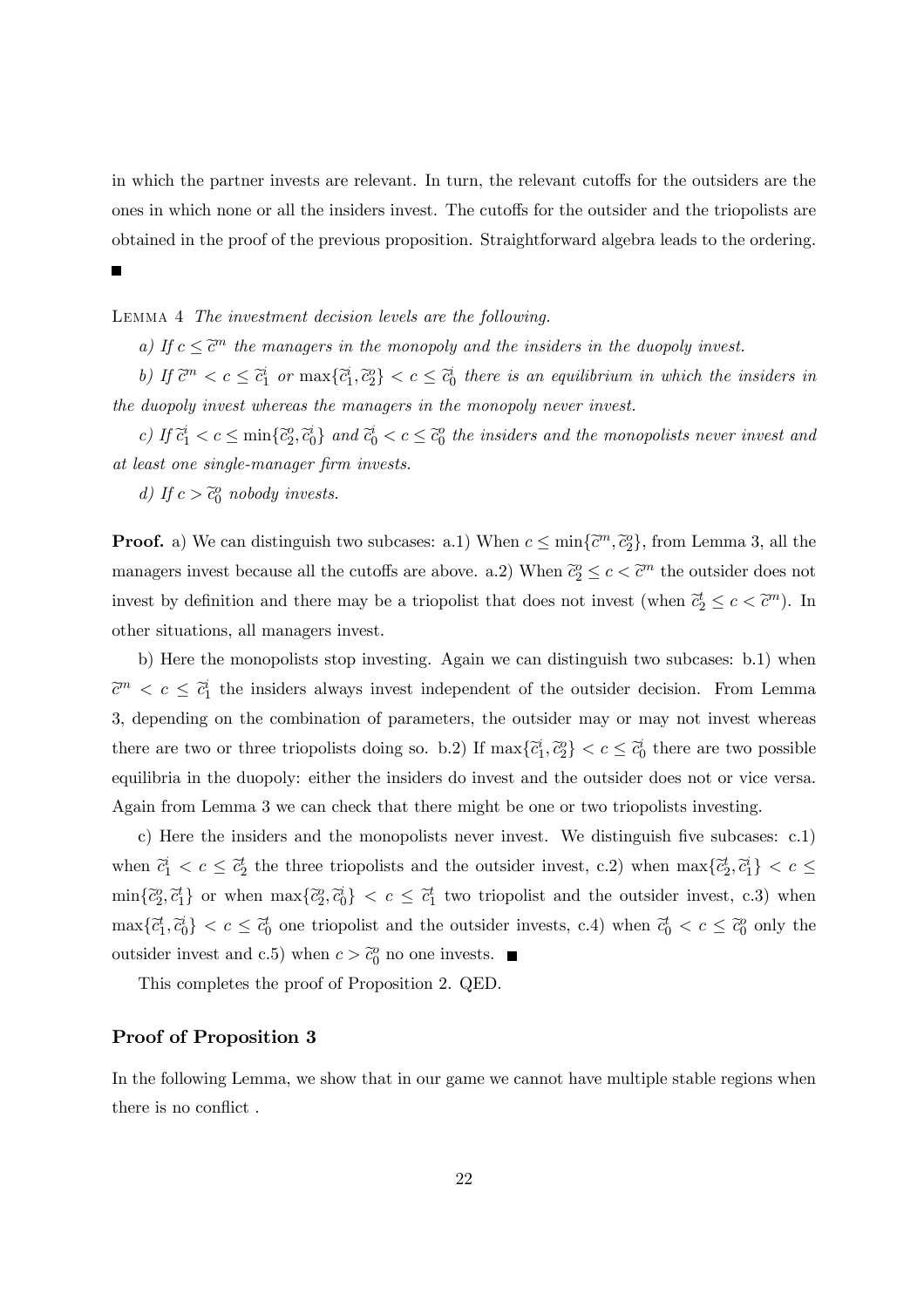#### Lemma 5 For any combination of parameters, there is at most one stable structure.

**Proof.** Remember that we denote  $\pi^m$ ,  $\pi^i$  and  $\pi^o$  the 'net' profits for each monopolist, insider and outsider (the equilibria in investment are unique). In order to consider all the possible cases in the triopoly, denote  $\pi_a^t \geq \pi_b^t \geq \pi_c^t$  the net profits obtained by each triopolist. In what follows we state the conditions needed to ensure stability. The monopoly is stable when: (1)  $\pi^m \geq \pi^i$ and (2) if  $\pi_b^t \leq \pi^i$  then  $\pi^m \geq \pi^o$  whereas if  $\pi_b^t > \pi^i$  then  $\pi^m \geq \pi_a^t$  (remember that the deviator is always "optimistic"). The duopoly is stable when (3)  $\pi^i > \pi^m$  or  $\pi^o > \pi^m$  and (4) if  $\pi_b^t \leq \pi^i$ then  $\pi^i \geq \pi^o$  whereas if  $\pi^t_b > \pi^i$  then  $\pi^i \geq \pi^t_a$ . The second part of condition (4) is never satisfied  $(\pi_a^t \geq \pi_b^t)$  and hence condition (4) can be rewritten as (4') both  $\pi_b^t \leq \pi^i$  and  $\pi^i \geq \pi^o$  should hold. Finally, the triopoly is stable whenever (5)  $\pi_a^t > \pi^m$  and (6)  $\pi_b^t > \pi^i$ .

We are going to show the result by contradiction. Suppose firstly that the monopoly and the duopoly are stable at the same time. From (1) and (3), we get that  $\pi^o > \pi^m$  and from (2) and (4') that  $\pi^m \geq \pi^o$  and hence a contradiction. Secondly, the duopoly and the triopoly can not be simultaneously stable structures because  $(4')$  and  $(6)$  can not be satisfied at the same time. Finally, suppose that the monopoly and the triopoly are stable structures. From (2) and (6) we obtain that  $\pi^m \ge \pi_a^t$  which is in contradiction with (5).

Thanks to the following lemma, we know that the triopoly will never be a stable structure.

#### Lemma 6 Managers always prefer the monopoly to the triopoly.

Proof. Suppose firstly that the monopolists do not invest. By Lemma 1 none of the triopolists invests either. Since  $\Pi_0^m = \frac{1}{12} > \frac{1}{16} = \Pi_{0,0}^t$  the monopoly is always preferred. Next suppose that a given manager invests both in monopoly and in triopoly. Again, the monopoly is always preferred since  $\Pi_3^m = \frac{(1+3k)^2}{12} > \frac{(1+3k)^2}{16} = \Pi_{1,0}^t > \Pi_{1,1}^t > \Pi_{1,2}^t$ . Last, take the case in which a manager would invest as a monopolist but not as a triopolist. He would prefer a monopoly to a triopoly in which none of the other triopolists invests when  $\Pi_3^m - c > \Pi_{0,0}^t$  or in other words when  $c < \frac{1+24k+36k^2}{48}$ . This is always the case in this region since  $c < \overline{c}^m < \frac{1+24k+36k^2}{48}$ . When there are one or two other triopolists investing, the monopoly is even more preferred.  $\blacksquare$ 

#### Lemma 7 Managers prefer the monopoly than being insiders in a duopoly.

Proof. First suppose that a given manager invests both in the monopoly and being insider in a duopoly. Since  $\Pi_3^m = \frac{(1+3k)^2}{12} > \frac{(1+4k)^2}{18} = \Pi_{2,0}^i > \Pi_{2,1}^i$ , the insiders would never deviate from a monopoly. Second, he always prefers the monopoly whenever he does not invest in either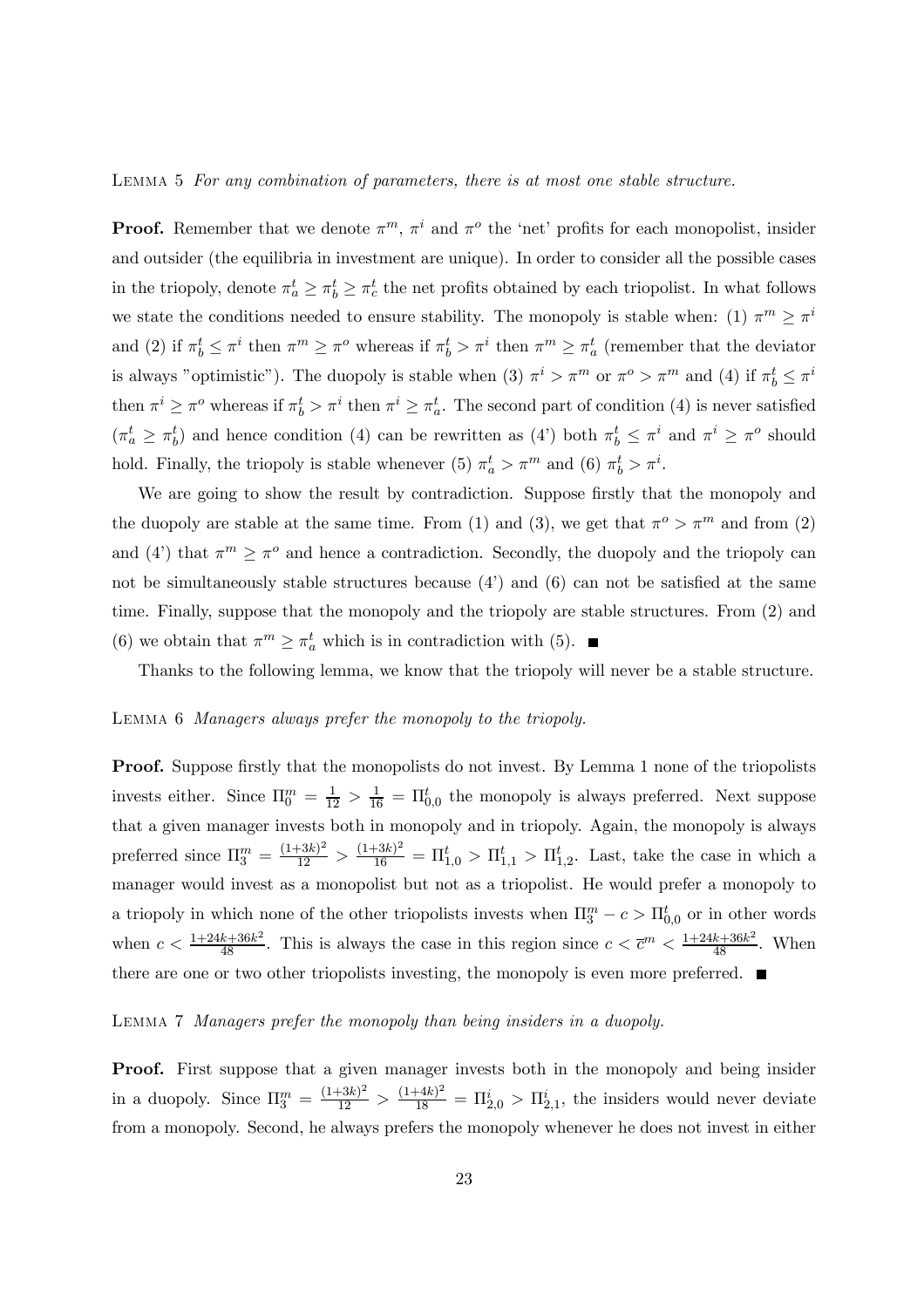situation because  $\Pi_0^m = \frac{1}{12} > \frac{1}{18} = \Pi_{0,0}^i > \Pi_{0,1}^i$ . Third, take the case in which he would invest in the monopoly but not in the duopoly (from Lemma 1 the outsider does not invest in this region either). The monopoly is preferred whenever  $\Pi_3^m - c > \Pi_{0,0}^i$  or in other words when  $c < \frac{1+18k+27k^2}{36}$ . This is always the case here since  $c < \bar{c}^m < \frac{1+18k+27k^2}{36}$ . Finally suppose that as an insider he would invest but not as a monopolist (again the outsider does not invest). He prefers the monopoly as long as  $\Pi_0^m > \Pi_{2,0}^i - c$  or  $c > \frac{-1+16k+32k^2}{36}$ . Since  $c > \overline{c}^m > \frac{-1+16k+32k^2}{36}$ this is always the case in this region.  $\blacksquare$ 

LEMMA 8 The monopoly is the unique stable structure when being in a monopoly is better than being an outsider  $(\pi^m \geq \pi^o)$  or when insiders in a duopoly would break for triopoly  $(\pi_b^t > \pi^i)$ . Otherwise, no industry structure is stable.

Proof. Each one of these conditions, together with Lemma 6 and Lemma 7, ensure that conditions (1) and (2) in the proof of Lemma 5 are satisfied and hence the monopoly is the (unique) stable structure. We show the second statement by contradiction. Suppose firstly that these conditions are not satisfied and that the duopoly is stable. From Lemma 5 the duopoly could only be stable when the monopoly is not or in other words when  $\pi_b^t \leq \pi^i$  and  $\pi^o > \pi^m$ . From Lemma 7 we have that  $\pi^m > \pi^i$  and hence  $\pi^i \geq \pi^o$ . This contradicts the condition (4') in the proof of Lemma 5. Secondly, from Lemma 6 the triopoly is never stable.  $\blacksquare$ 

LEMMA 9 When there is no internal conflict within firms, the monopoly is the only stable structure. No stable structure exists when  $(c, k)$  are such that  $k_1 \leq k \leq k_2$  and  $c \leq \overline{c}_2^t$ , where  $k_1 = \frac{4\sqrt{2}-5}{21}$  and  $k_2 = \frac{2\sqrt{3}-3}{3}$ .

Proof. We are going to prove this lemma following the four parts identified in Lemma 2:

a) We have that  $\pi^t = \Pi_{1,2}^t - c > \Pi_{2,1}^i - c = \pi^i$  whenever  $k < k_1 = \frac{4\sqrt{2}-5}{21}$  and that  $\pi^m = \Pi_3^m - c \ge \Pi_{1,2}^o - c = \pi^o$  whenever  $k \ge k_2 = \frac{2\sqrt{3}-3}{9}$ . From Lemma 8 the monopoly is stable if  $k < k_1$  or  $k \geq k_2$  whereas if  $k_1 \leq k < k_2$  no industry structure is stable.

b) We are going to show that at least one of the two conditions in Lemma 8 is satisfied. On the one hand we show that when  $k \geq \frac{1}{15}$  we have that  $\pi^m \geq \pi^o$ . If the outsider does invest,  $\pi^m = \Pi_3^m - c \ge \Pi_{1,2}^o - c = \pi^o$  when  $k \ge k_2$  and in particular when  $k \ge \frac{1}{15}$ . If the outsider does not invest,  $\pi^m = \Pi_3^m - c \ge \Pi_{0,2}^o = \pi^o$  when  $c \le \frac{-1+34k+11k^2}{36}$ . This inequality is always satisfied when  $k \geq \frac{1}{15}$  and  $c < \overline{c}^i$ .

On the other hand we show that when  $k < \frac{1}{15}$  we have that  $\pi_b^t > \pi^i$ . Take first the case in which no triopolist invests  $(c > \bar{c}_0^t)$ . We have that  $\pi^t = \Pi_{0,0}^t > \Pi_{2,0}^i - c$  (and in particular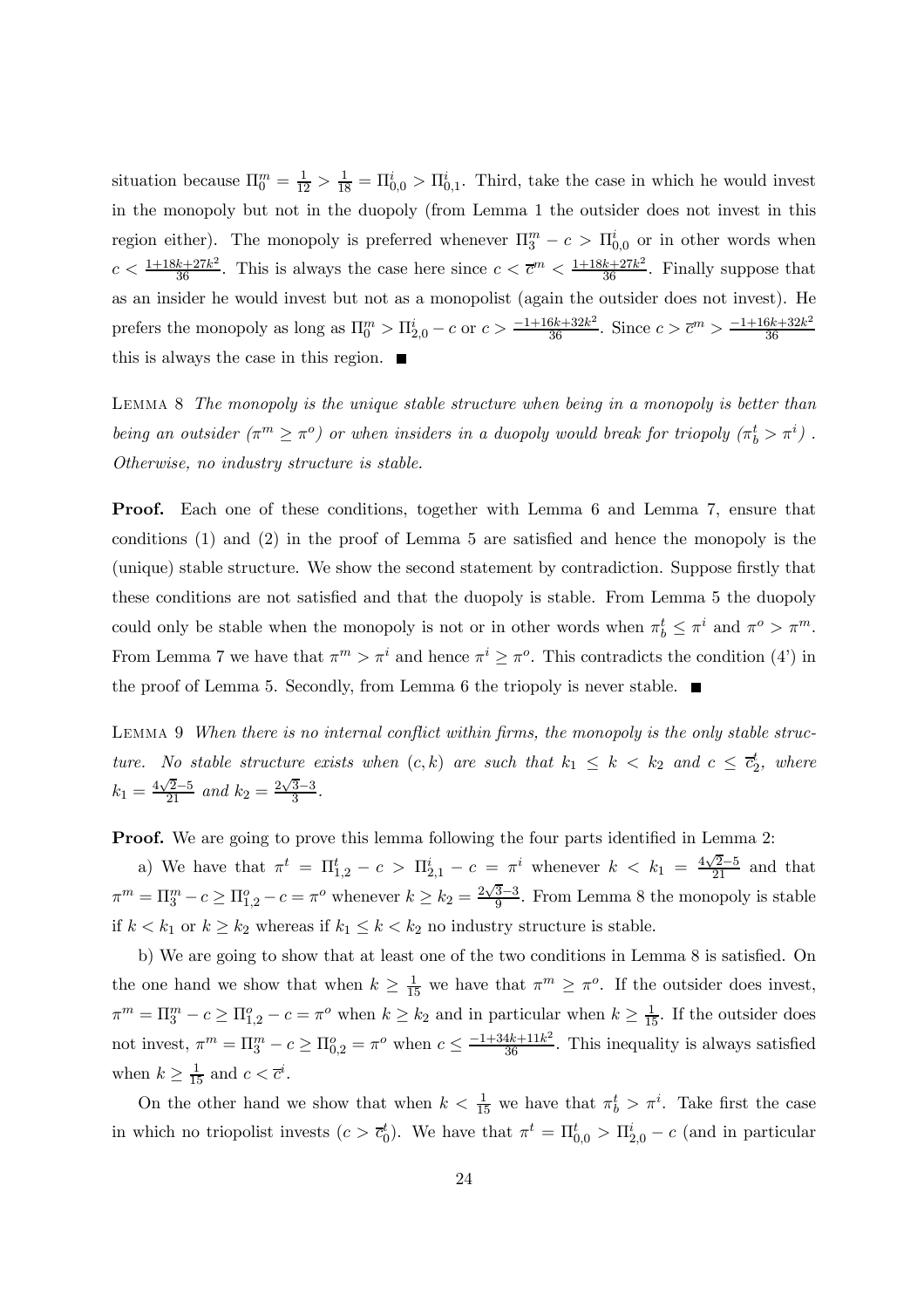that  $\pi^t > \Pi_{2,1}^i - c$  whenever  $c > \frac{-1+64k+128k^2}{144}$ . This is always satisfied when  $k < \frac{1}{15}$  and  $c > \bar{c}_0^t$ . Second consider the case where only one triopolist invests. From the definition of the cutoffs (see proof of Lemma 1), the outsider always invests in this region when we impose  $k < \frac{1}{15}$ . In addition, we have that  $\pi_b^t = \Pi_{0,1}^t$ . We have that  $\pi_b^t = \Pi_{0,1}^t > \Pi_{2,1}^i - c = \pi^i$  whenever  $c > \frac{-1+66k+63k^2}{144}$ . This is always satisfied when  $k < \frac{1}{15}$  and  $c > \overline{c}_1^t$ . Last take the case in which two triopolists invest (again here the outsider would invest). In this case  $\pi_b^t = \Pi_{1,1}^t$  and  $\pi_b^t = \Pi_{1,1}^t - c > \Pi_{2,1}^i - c = \pi^i$  whenever  $k < \frac{\sqrt{2}-1}{6}$  and in particular when  $k < \frac{1}{15}$ .

c) In the part of this region where only the monopolists invest we have that  $\pi^t = \Pi_{0,0}^t$  $\Pi_{0,0}^i = \pi^i$  and hence the monopoly is the stable structure. When the insiders invest, we have that  $\pi^t = \Pi_{0,0}^t > \Pi_{2,0}^i - c = \pi^i$  whenever  $c > \frac{-1+64k+128k^2}{144}$ . This condition is always satisfied since  $c > \overline{c}^m \ge \frac{-1 + 64k + 128k^2}{144}$ .

d) Similar to the first part of part c), the monopoly is stable since  $\pi^t = \Pi_{0,0}^t > \Pi_{0,0}^i = \pi^i$ . This completes the proof of Proposition 3. QED

### Proof of Proposition 4

In this and in the following proofs we are going to use, when possible, Lemma 5. In fact, it applies as long as there is not multiplicity of equilibria in the duopoly investment decisions. As we have seen in the proof of Lemma 4 the region (a) can be divided in two parts.

a.1) When any manager in any situation invests, the stable structures and the proofs are identical to those of Proposition 3 when everyone was investing.

a.2) The monopoly is stable because it is preferred to any other position in any other industry structure. We have that  $\pi^m = \Pi_3^m - c > \Pi_{2,0}^i - c = \pi^i$  and that  $\pi^m > \Pi_{1,1}^t - c > \Pi_{1,2}^t - c$  and hence managers prefer the monopoly to being insiders and being triopolists investing (independent of being two or three of them doing so). They prefer the monopoly to being outsiders when  $\pi^m \geq \Pi_{0,2}^o = \pi^o$  or when  $c \leq \frac{-1+34k+11k^2}{36}$  and the monopoly to being triopolists not investing when  $\pi^m \geq \Pi_{0,2}^t$  or when  $c \leq \frac{1+36k+24k^2}{48}$ . These two conditions are always satisfied in this region  $(\tilde{c}_2^o \leq c < \tilde{c}^m)$ . Thus, the monopoly is stable and from Lemma 5 it is unique.

#### Proof of Proposition 5

As we have seen in the proof of Lemma 4 this region can be divided in two parts.

b.1) Here the uniqueness result still applies. Managers prefer being insiders than monopolists whenever  $c \leq c_1(k) = \frac{-1+12k+18k^2}{36}$ : when the outsider invests  $\pi^i = \Pi_{2,1}^i - c > \Pi_0^m = \pi^m$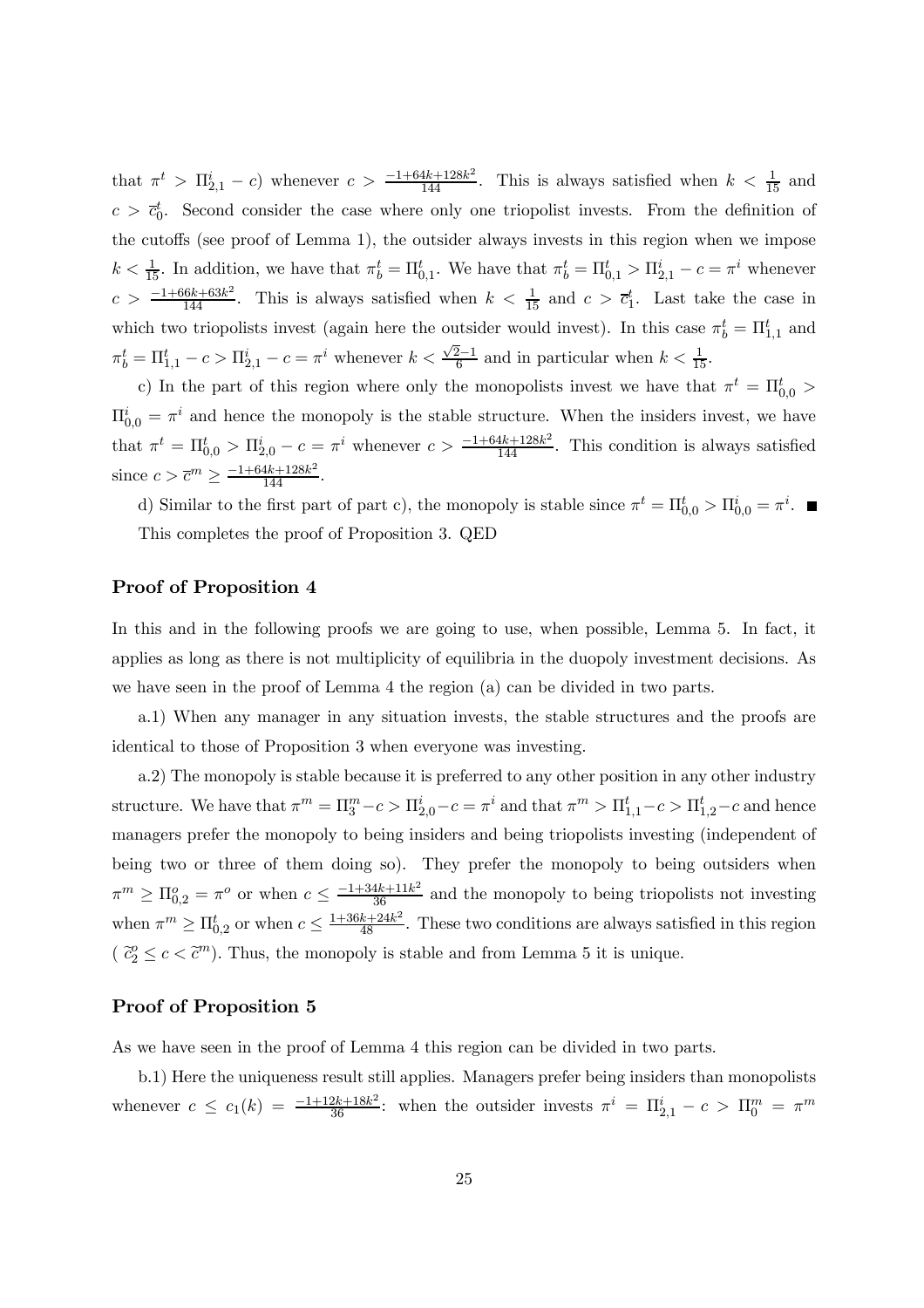precisely when  $c \leq c_1(k)$  whereas when he does not we have that  $\pi^i = \Pi_{2,0}^i - c > \Pi_0^m = \pi^m$ is always satisfied in this region. In addition,  $\pi^i \geq \pi_b^t$  independent of the number of triopolists investing and of the choice of the outsider. They also prefer to be an insider than an outsider,  $\pi^i \geq \pi^o$ , independent of the outsider investment decision. This three conditions are necessary and sufficient to ensure duopoly stability (see proof of Lemma 5).

When  $c>c_1(k)$ , we have that managers in a monopoly do not invest whereas in any other situation all managers invest (see proof of Lemma 4). Managers prefer the monopoly to being insiders by definition. They also prefer the monopoly to the triopoly  $\pi^m = \Pi_0^m > \Pi_{1,2}^t$  $c = \pi^t$  and hence the triopoly is never stable. Choices between monopoly and outsider and between insider and triopoly are going to determine three different regions. Managers prefer being monopolists than outsiders whenever  $c \geq c_2 = \frac{1}{36}$  and they prefer being insiders to triopolists whenever  $k \geq k_1$  (see proof of Proposition 3). This defines three regions because: (a)  $c_1'(k) > 0$  and the  $k^*$  such that  $c_1(k^*) = \tilde{c}_1^i(k^*)$  is larger than the  $k^{**}$  such that  $c_2 = \tilde{c}_1^i(k^{**})$ and (b) the  $k^{***}$  such that  $c_2 = \tilde{c}_0^i(k^{***})$  is larger than  $k_1$ . In the first region, when  $k \leq k_1$ , the monopoly is stable because condition (1) and the second part of (2) are satisfied. In the second region, when  $k \geq k_1$  and  $c < c_2$  no structure is stable. The monopoly is not stable because condition (2) is not satisfied and the duopoly is not stable because managers prefer being outsiders than insiders  $(\pi^o > \pi^m \geq \pi^i)$  breaking condition (4'). Finally, when  $c \geq c_2$  (and  $c>c_1(k)$  the monopoly is stable because condition (1) and the first part of (2) are satisfied.

b.2) There are two different equilibria in the duopoly (Lemma 4): either the two insiders or the outsider invest. The profits in the investing equilibrium are always higher than in the non-investing one for both the insiders and the outsider  $(\Pi_{2,0}^i - c \ge \Pi_{0,1}^i$  and  $\Pi_{1,0}^o - c \ge \Pi_{0,2}^o$ ). Denoting the net profits in the insiders-investing equilibrium as  $\pi_d^i$  and  $\pi_d^o$  and in the outsiderinvesting one as  $\pi_e^i$  and  $\pi_e^o$ , we have that  $\pi_d^i > \pi_e^i$  and  $\pi_d^o < \pi_e^o$ .

We restate the stability conditions in order to accommodate this multiplicity. The monopoly is stable when: (M1)  $\pi^m \geq \pi_d^i$  and (M2) if  $\pi_b^t \leq \pi_e^i$  then  $\pi^m \geq \pi_e^o$  whereas if  $\pi_b^t > \pi_e^i$  then  $\pi^m \geq \pi_a^t$ . The insiders-investing duopoly is stable when (M3)  $\pi_d^i > \pi^m$  or  $\pi_d^o > \pi^m$  and (M4) if  $\pi_b^t \leq \pi_e^i$  then  $\pi_d^i \geq \pi_e^o$  whereas if  $\pi_b^t > \pi_e^i$  then  $\pi_d^i \geq \pi_a^t$ . The outsiders-investing duopoly is stable when (M5)  $\pi_e^i > \pi^m$  or  $\pi_e^o > \pi^m$  and (M6) if  $\pi_b^t \leq \pi_e^i$  then  $\pi_e^i \geq \pi_e^o$  whereas if  $\pi_b^t > \pi_e^i$  then  $\pi_e^i \geq \pi_a^t$ . The second part of condition (M6) is never satisfied  $(\pi_a^t \geq \pi_b^t)$  and hence condition (M6) can be rewritten as (M6<sup>'</sup>) both  $\pi_b^t \leq \pi_e^i$  and  $\pi_e^i \geq \pi_e^o$  should hold. Finally, the triopoly is stable whenever (M7)  $\pi_a^t > \pi^m$  and (M8)  $\pi_b^t > \pi_d^i$ .

Now we are going to show that the insiders-investing duopoly is stable. Firstly  $\pi_d^i = \Pi_{2,0}^i - c >$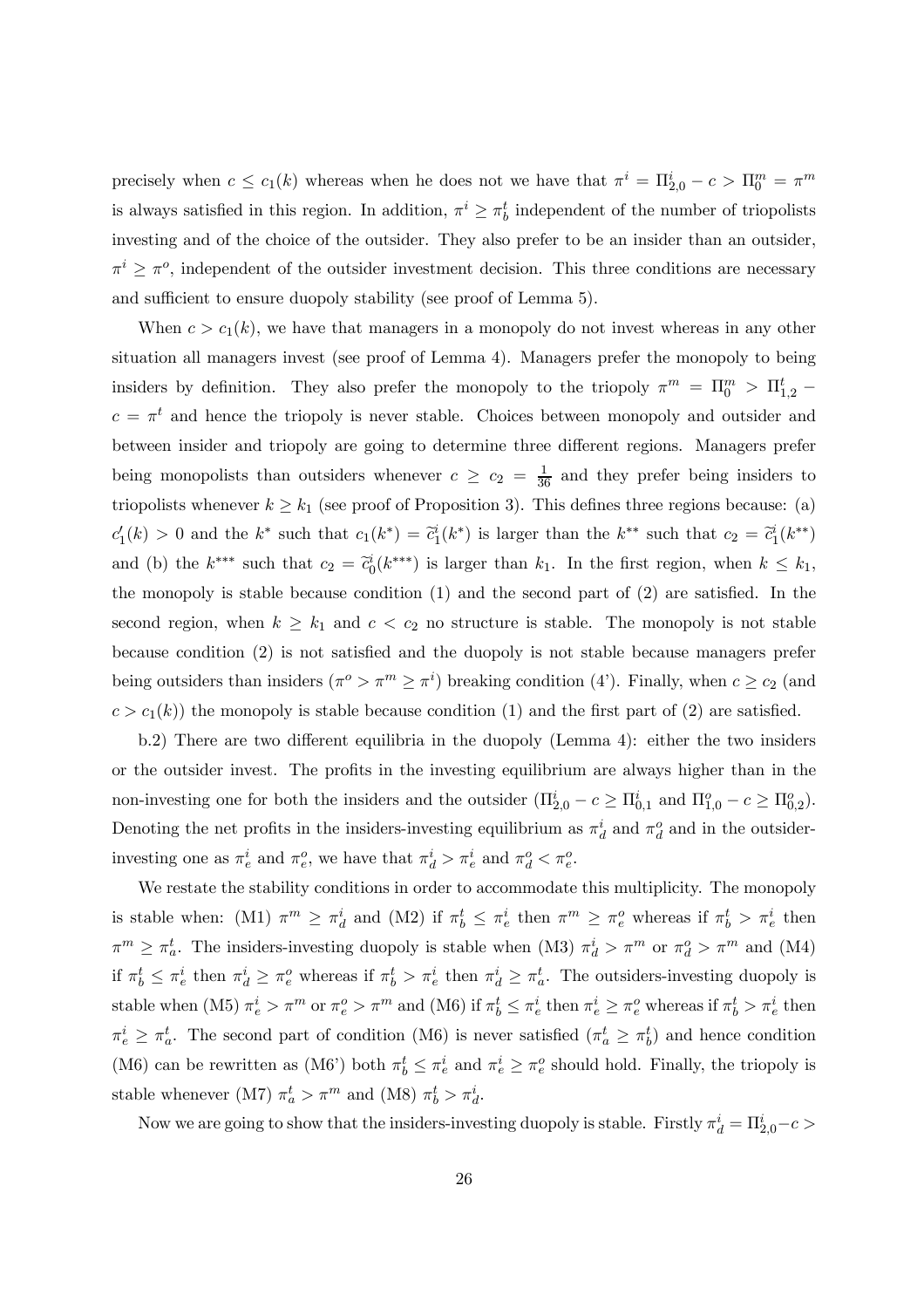$\Pi_0^m = \pi^m$  whenever  $c \leq \frac{-1+16k+32k^2}{36}$  which is always true in this region. Hence condition (M3) is satisfied. We also have that  $\pi_b^t > \pi_e^i$  independent of having one or two triopolists investing. If there is one clearly  $\pi_b^t = \Pi_{0,1}^t > \Pi_{0,1}^i = \pi_e^i$  whereas if there are two  $\pi_b^t = \Pi_{1,1}^t - c > \Pi_{0,1}^i = \pi_e^i$ whenever  $c \leq \frac{1+52k+28k^2}{144}$  which is always true when  $c < \tilde{c}_1^t$ . Finally, the condition  $\pi_d^i > \pi_a^t$  is also satisfied since  $\pi_d^i = \Pi_{2,0}^i - c > \Pi_{1,0}^t - c > \Pi_{1,1}^t - c$  in this region (as a triopolist, it is always better to be investing). The second part of condition (M4) is satisfied and hence this structure is stable.

This is the unique stable structure. The monopoly is not stable because, as we have seen,  $\pi_d^i > \pi^m$  in contradiction with (M1). The outsider-duopoly is not stable either because  $\pi_b^t > \pi_e^i$ and hence condition (M6') does not hold. Finally, the triopoly is not stable because  $\pi_d^i > \pi_a^t \ge \pi_b^t$ contradicts condition (M8).

## Proof of Proposition 6

As we have seen in the proof of Lemma 4 this region (c) can be divided in five parts. Here the uniqueness result applies. Managers clearly prefer to be monopolists rather than insiders  $(\pi^m = \Pi_0^m > \Pi_{0,0}^i > \Pi_{0,1}^i)$ . We also have that  $\pi_b^t > \pi^i$  everywhere except when there are three triopolists investing (case c.1) where this is true only when  $c < c_3(k) = \frac{1+34k+k^2}{144}$ . Indeed, when there are three triopolists investing this is the condition such that  $\pi_b^t = \Pi_{1,2}^t - c > \Pi_{0,1}^i = \pi^i$ . When there are two investing we have that  $\pi_b^t = \Pi_{1,1}^t - c > \Pi_{0,1}^i = \pi^i$  whenever  $c < \frac{1+52k+28k^2}{144}$ which is always the case when  $c < \tilde{c}_1^t$ . Clearly, when there is only one  $\pi_b^t = \Pi_{0,1}^t > \Pi_{0,1}^i = \pi^i$ (the outsider always invests) and where there is none  $\pi_b^t = \Pi_{0,0}^t > \Pi_{0,0}^i > \Pi_{0,1}^i$ .

On the other hand, we have that  $\pi^m \geq \pi_a^t$  in all cases except when there is only one triopolist investing where this is true only when  $c > c_4(k) = \frac{-1+18k+27k^2}{48}$ . Indeed, when there is only one triopolist investing this is the condition such that  $\pi^m = \Pi_0^m \ge \Pi_{1,0}^t - c = \pi_a^t$  (we can check that the it is better to be the one investing). When there are two investing we have that  $\pi^m = \Pi_0^m \ge \Pi_{1,1}^t - c = \pi_a^t$  whenever  $c > \frac{-1+12k+12k^2}{48}$  and this is satisfied when  $c > \tilde{c}_1^i$ . Therefore they also prefer the monopoly to being triopolist when the three invest. When none of the triopolists invests, clearly  $\pi^m = \Pi_{0,0}^m > \Pi_{0,0}^t = \pi^t$ .

Hence in all region c) except when there are three triopolists investing and  $c \ge c_3(k)$  or when there is one triopolist investing and  $c \leq c_4(k)$ , the monopoly is the unique stable structure. Conditions (1) and (2) in the proof of Lemma 5 are satisfied.

When there is one triopolist investing and  $c \leq c_4(k)$  the triopoly is the unique stable structure. In this region we have seen that  $\pi_a^t > \pi^m$  and, as before,  $\pi_b^t > \pi^i$  satisfying conditions (5)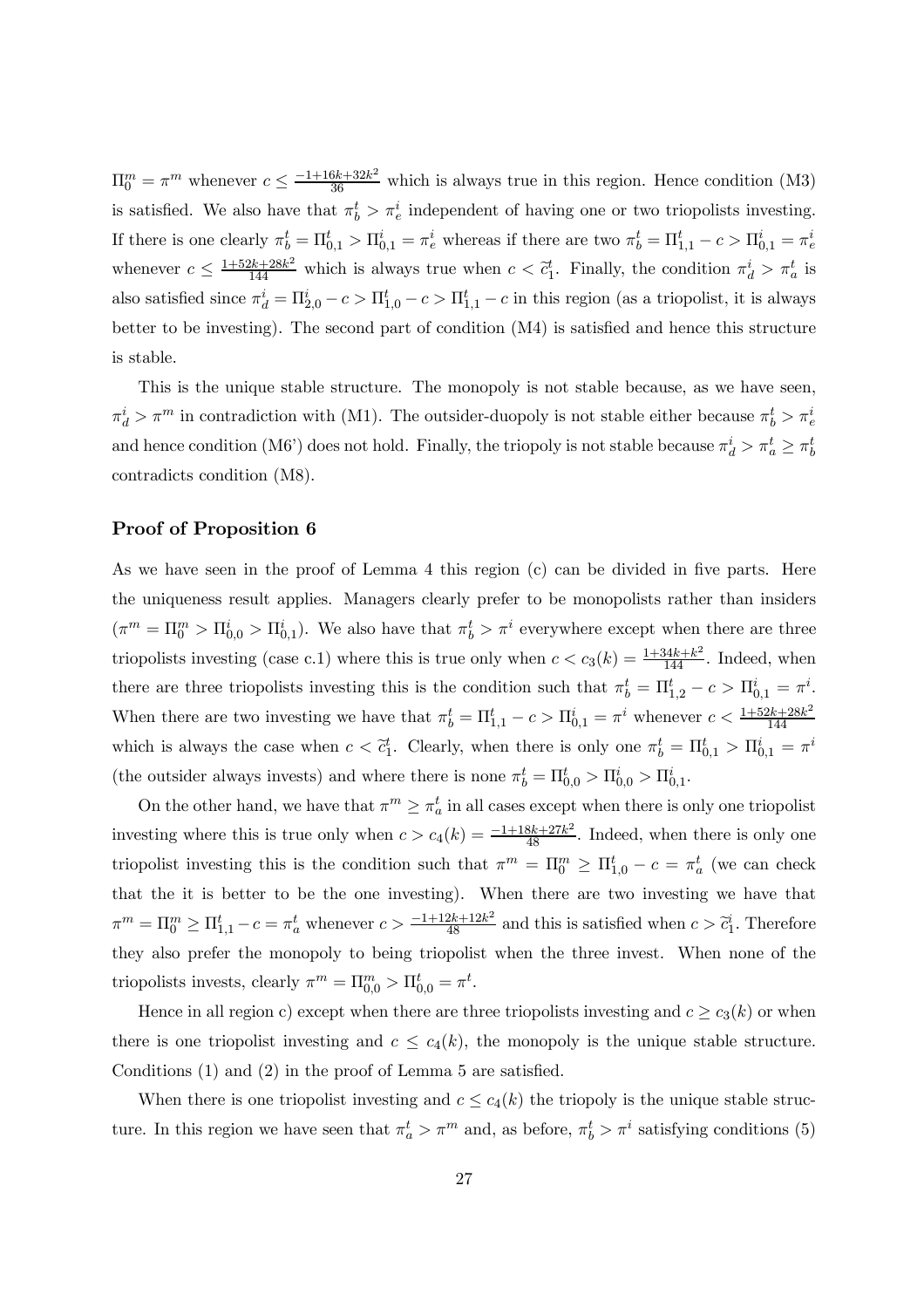and (6).

Finally, when there are three triopolists investing and  $c \ge c_3(k)$  there is no stable structure. We have that  $\pi^o = \Pi_{1,0}^o - c > \Pi_0^m = \pi^m$  when  $c < \frac{1+10k+7k^2}{18}$  and  $\pi^o = \Pi_{1,0}^o - c > \Pi_{0,1}^i = \pi^i$  when  $c < \frac{1+16k+16k^2}{36}$ . These two conditions hold when  $c < \tilde{c}_2^t$ . Then, since  $\pi_b^t \leq \pi^i$ , the monopoly is not stable because it would contradict condition (2). The duopoly is not stable either because  $\pi^o > \pi^i$  contradicts condition (4'). Lastly, the triopoly is not stable because we have showed that  $\pi^m \geq \pi_a^t$ , which is in contradiction with condition (5).

This completes the proof. QED

## References

- [1] P. Belleflamme (2000), Stable Coalition Structures with Open Membership and Asymmetric Firms, Games and Economic Behavior Vol. 30, pp. 1-21.
- [2] F. Bloch, (1995), Endogenous Structures of Association in Oligopolies, Rand Journal of Economics Vol. 26 (3), pp. 537-556.
- [3] G. Demange and D. Gale (1985), The Strategy of Two-sided Matching Markets, Econometrica Vol. 53, pp. 863-872.
- [4] E. Diamantoudi, Equilibrium Binding Agreements under Diverse Behavioral Assumptions, Economic Theory, forthcoming.
- [5] European Commission (2001), The Efficiency Defence and the European System of Merger Control, Reports and Studies of the Directorate for Economic and Financial Affairs Vol. 5.
- [6] M. Espinosa and I. Macho-Stadler, Endogenous Formation of Partnerships with Moral Hazard, Games and Economic Behavior, forthcoming.
- [7] S. Goyal and J. Moraga-González (2001), R&D Networks, Rand Journal of Economics Vol. 32 (4), pp. 686-707.
- [8] B. Holmström (1982), Moral Hazard in Teams, Bell Journal of Economics Vol. 13 (2), pp. 324-340.
- [9] B. Holmström (1999), The Firm as a Subeconomy, The Journal of Law, Economics and Organisation Vol. 15 (1), pp. 74-102.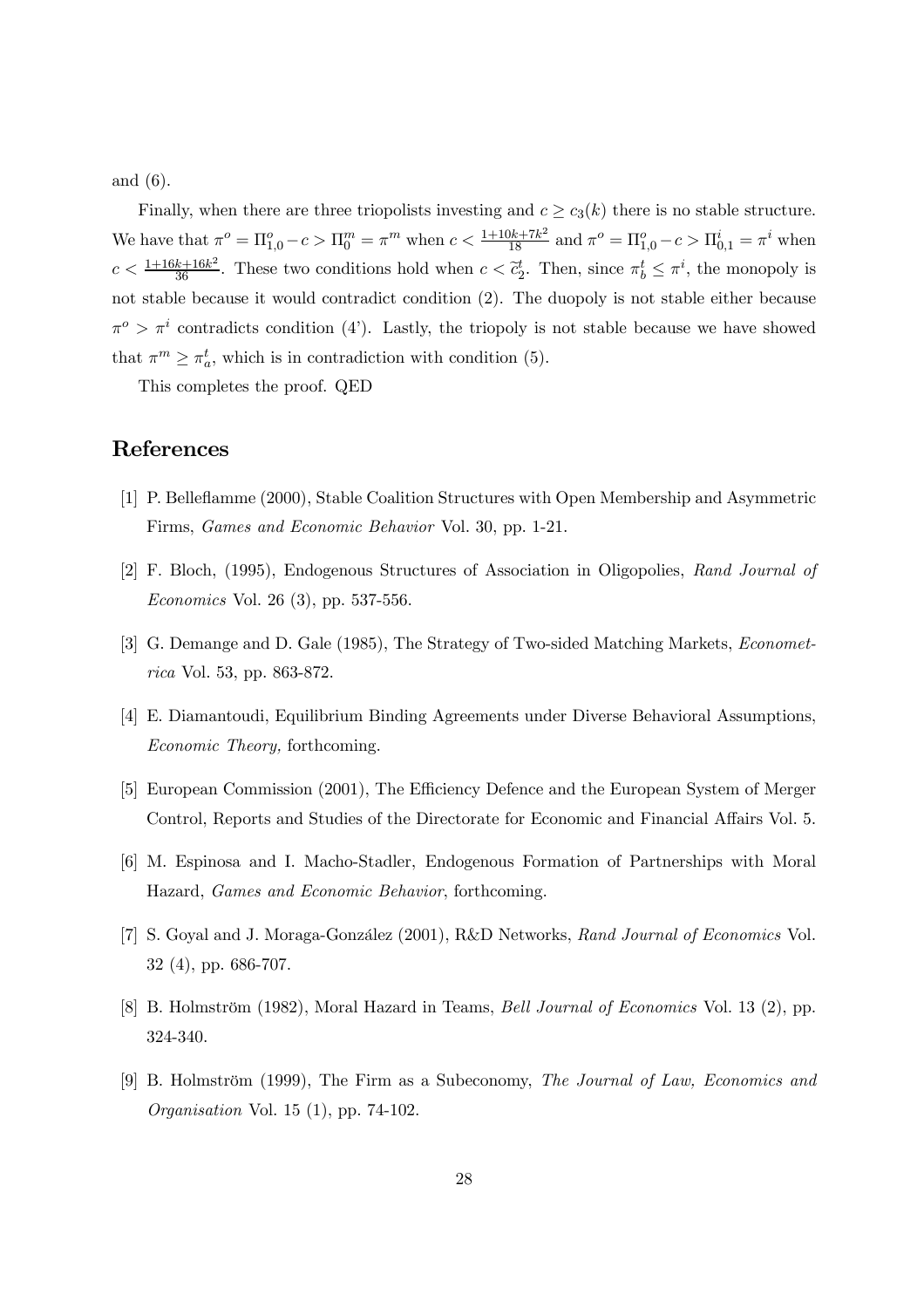- [10] M. I. Kamien and I. Zang (1990), The Limits of Monopolization through Adquisitions, Quarterly Journal of Economics Vol. 60 (2), 465-499.
- [11] E. Kandel and E. Lazear (1992), Peer Pressure and Partnerships, Journal of Political Economy Vol. 100 (4), pp. 801-817.
- [12] M. Perry and M. Porter (1985), "Oligopoly and the Incentive for Horizontal Merger", American Economic Review Vol. 75, pp. 219-227.
- [13] R. Rajan and L. Zingales (1998), Power in a Theory of the Firm, Quarterly Journal of Economics, pp. 387- 432.
- [14] D. Ray and R. Vohra (1999), A Theory of Endogenous Coalition Formation, Games and Economic Behavior Vol.26, pp. 286-336.
- [15] L-H. Röller, F. Stennek and F. Verboven (2001), Efficiency Gains from Mergers, In: The Efficiency Defence and the European System of Merger Control, Reports and Studies of the Directorate for Economic and Financial Affairs Vol. 5.
- [16] L-H. Röller, F. Stennek and F. Verboven (2001), Merger Control and Enterprise Competitiveness: Empirical Analysis and Policy Recommendations, In: The Efficiency Defence and the European System of Merger Control, Reports and Studies of the Directorate for Economic and Financial Affairs Vol. 5.
- [17] S. Salant, S. Switzer and R. Reynolds (1983), Losses due to Merger: The effects of an Exogenous Change in Industry Structure on Cournot-Nash Equilibrium, Quarterly Journal of Economics Vol. 98, pp. 185-199.
- [18] P. Seabright (2000), Ten Years of European Merger Control: Beesley Lecture on Regulation, mimeo IDEI.
- [19] S. Yi (1997), Stable Coalition Structures with Externalities, Games and Economic Behavior Vol. 20, pp. 201-237.
- [20] S. Yi (1995), R&D Cooperation, Product-Market Collusion and Welfare, Working Paper Darthmouth College.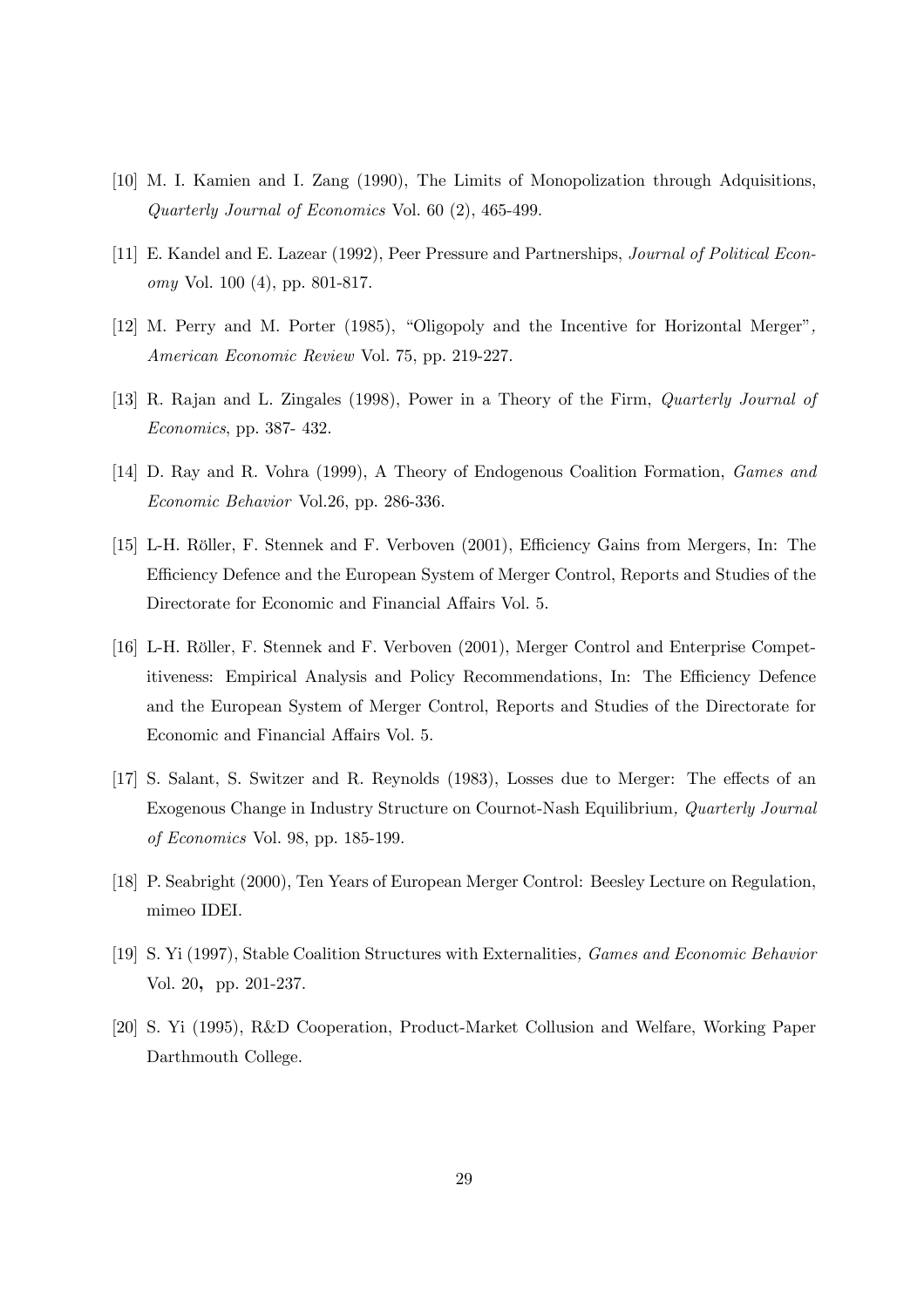

Figure 1: Investment Nash Equilibria when there is no internal conflict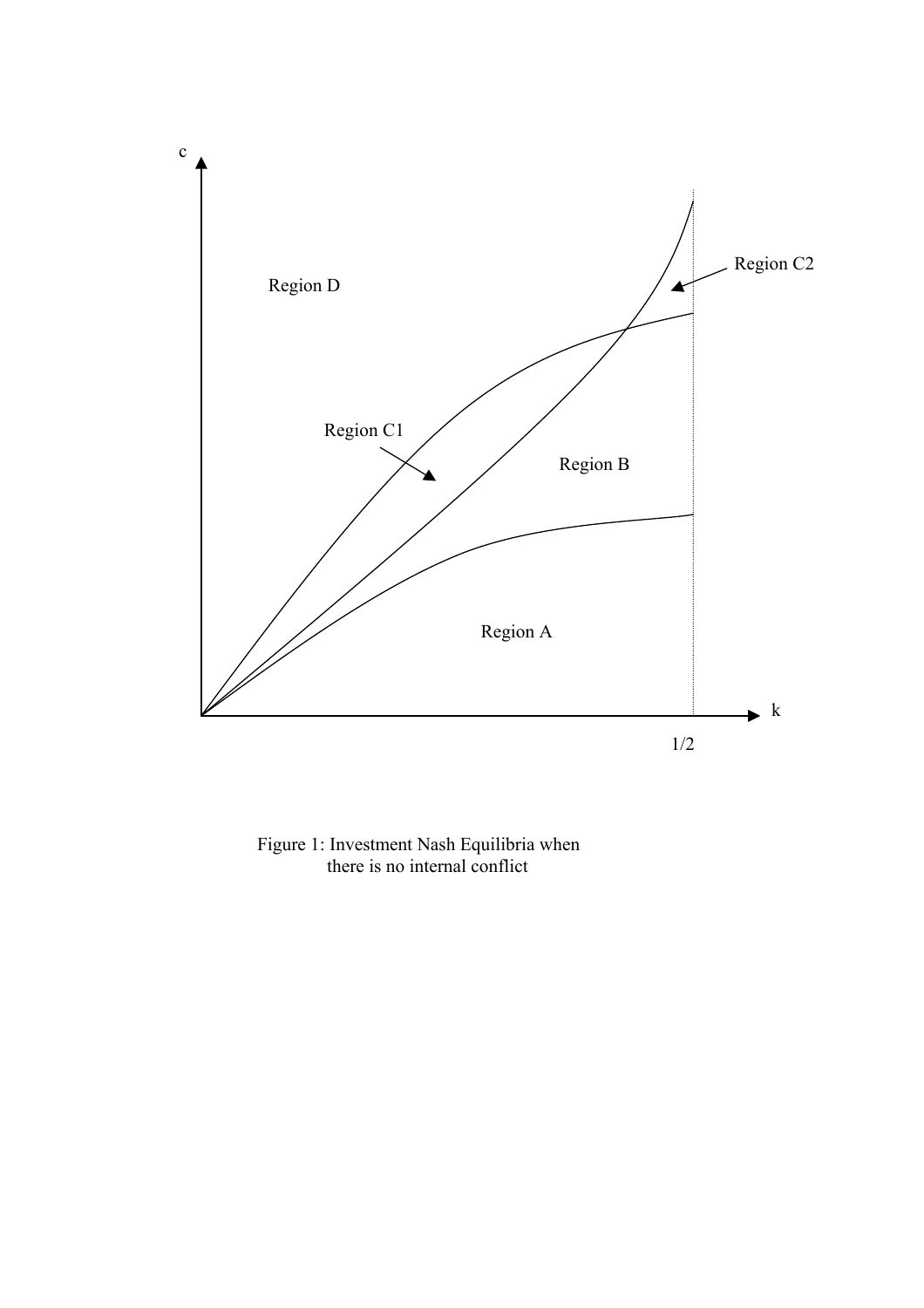

Figure 2: Investment Nash Equilibria when there is internal conflict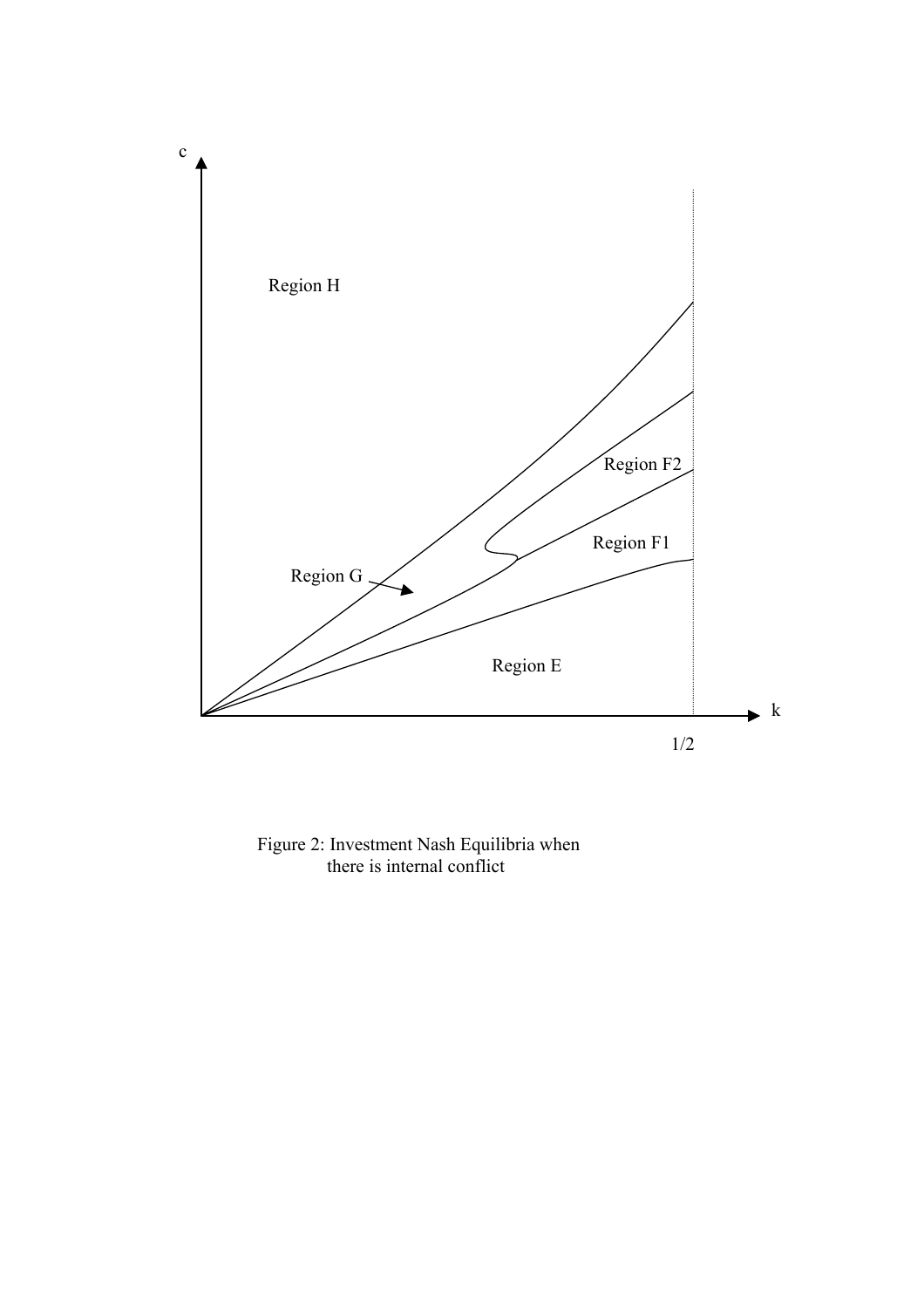

Figure 3: Stable market structures when there is no internal conflict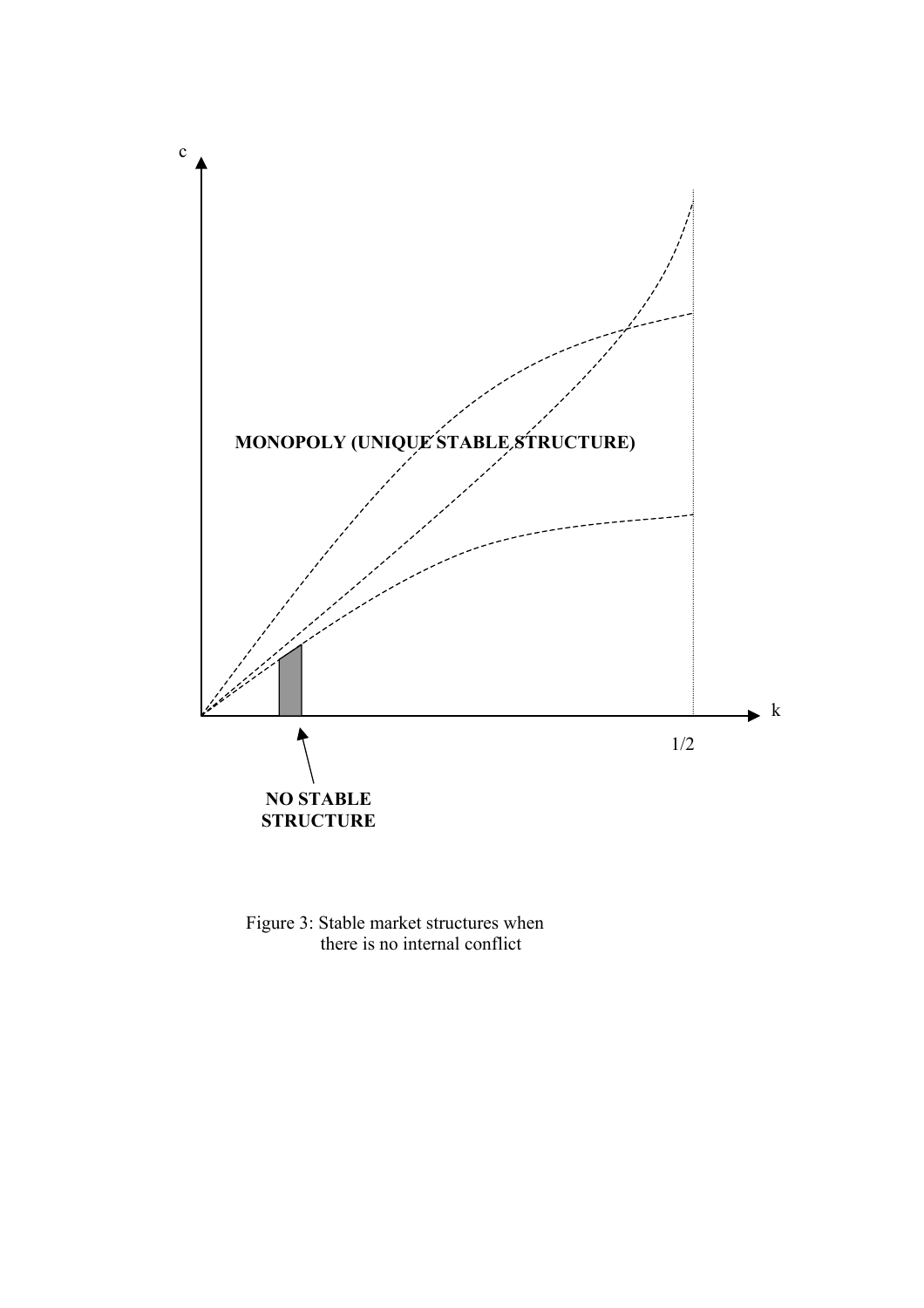

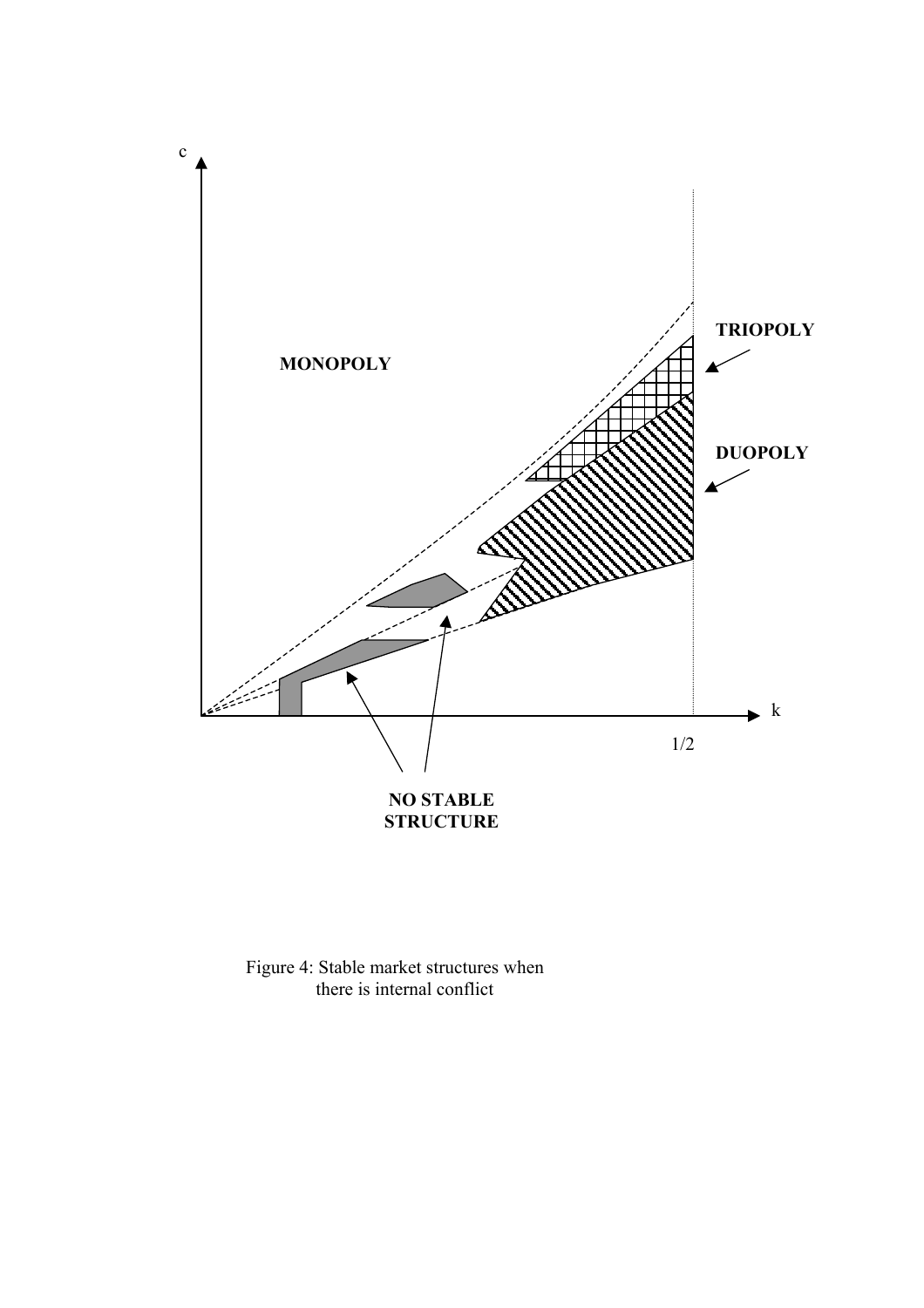

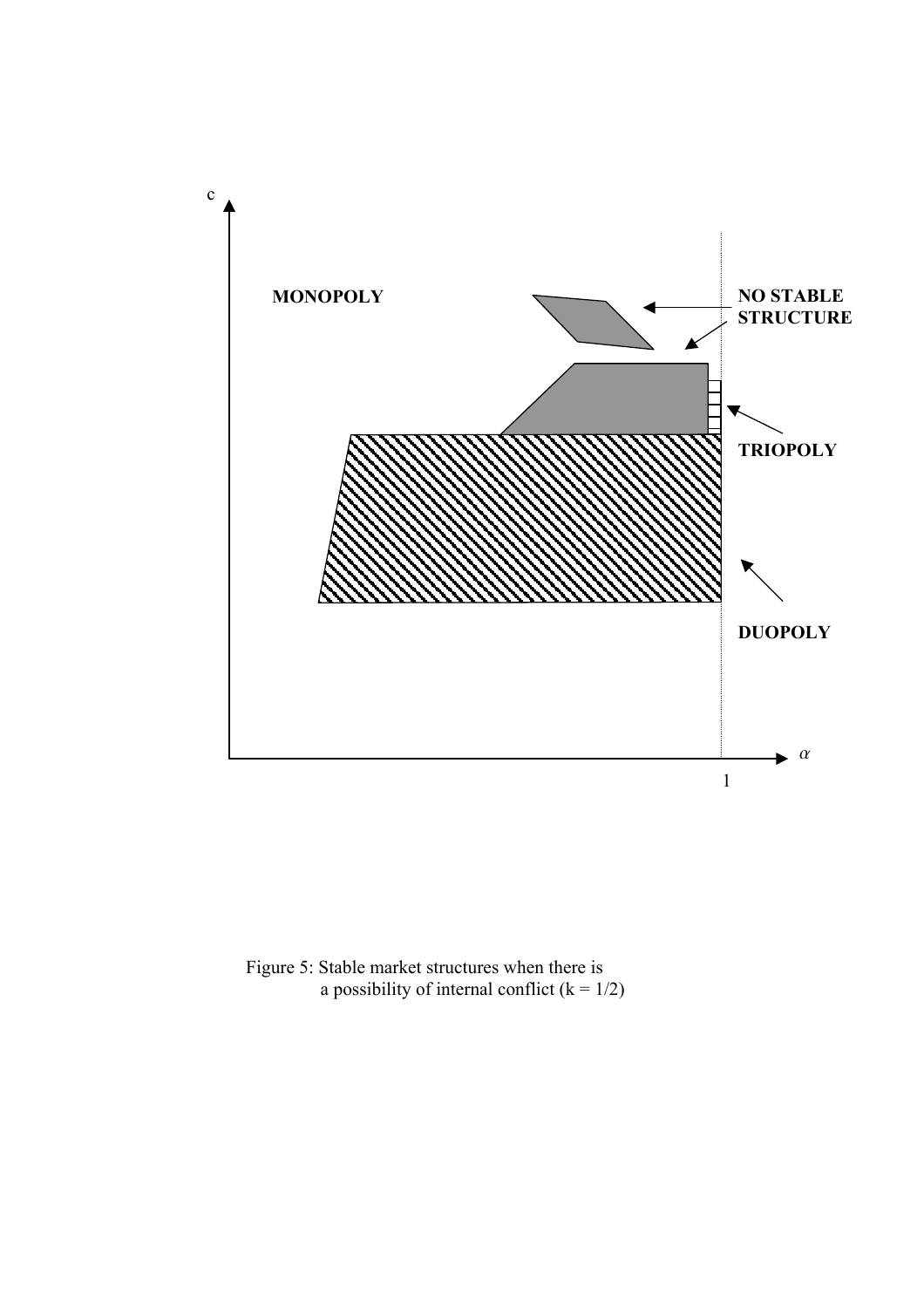

Figure 6: Socially optimal market structures when there is no internal conflict